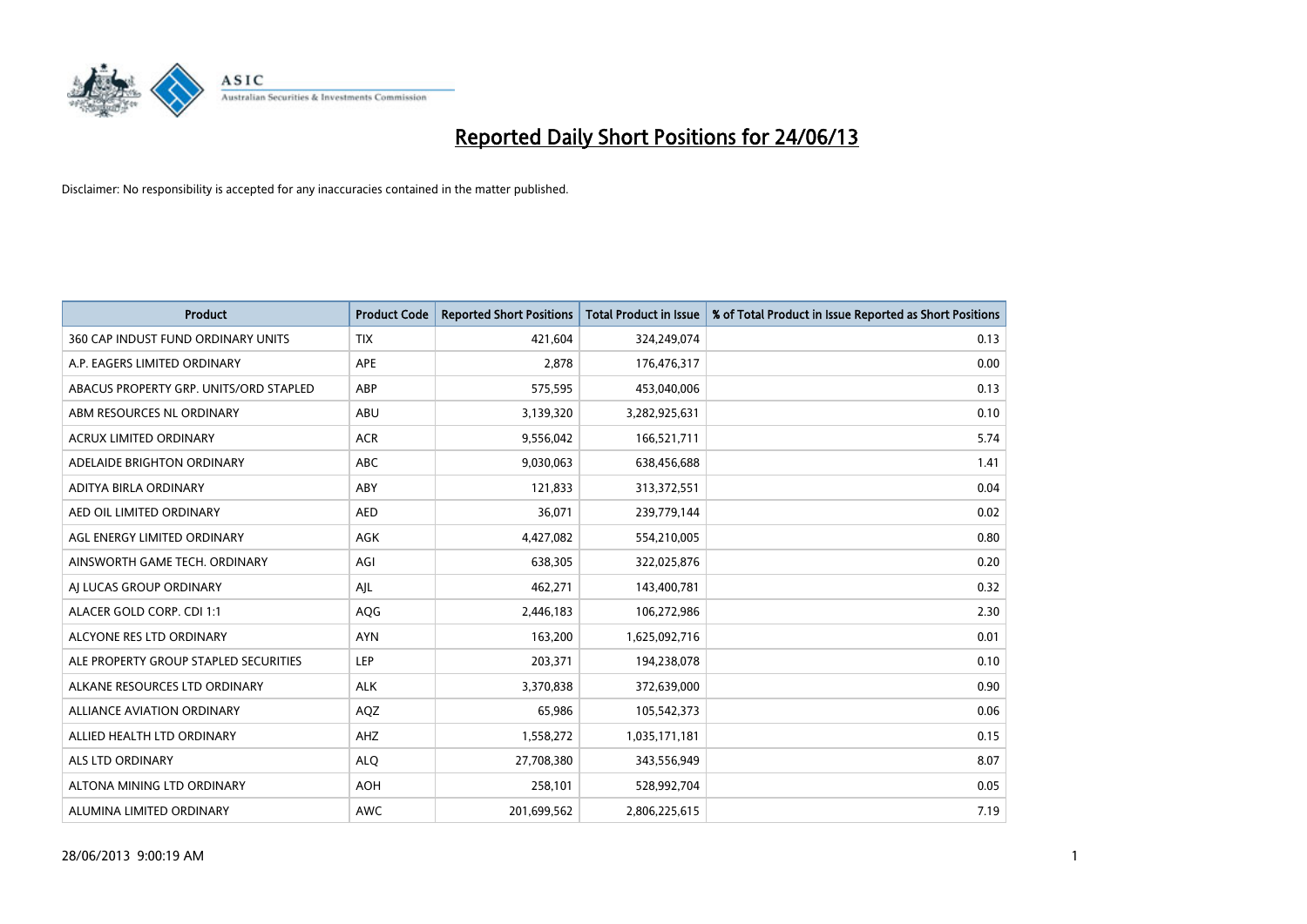

| <b>Product</b>                          | <b>Product Code</b> | <b>Reported Short Positions</b> | <b>Total Product in Issue</b> | % of Total Product in Issue Reported as Short Positions |
|-----------------------------------------|---------------------|---------------------------------|-------------------------------|---------------------------------------------------------|
| AMALGAMATED HOLDINGS ORDINARY           | AHD                 | 11,761                          | 157,757,420                   | 0.01                                                    |
| AMCOM TELECOMM. ORDINARY                | AMM                 | 1,476,431                       | 244,557,101                   | 0.60                                                    |
| AMCOR LIMITED ORDINARY                  | AMC                 | 3,099,526                       | 1,206,684,923                 | 0.26                                                    |
| AMP LIMITED ORDINARY                    | AMP                 | 15,666,989                      | 2,944,564,649                 | 0.53                                                    |
| AMPELLA MINING ORDINARY                 | <b>AMX</b>          | 592,500                         | 248,000,493                   | 0.24                                                    |
| ANGLOGOLD ASHANTI CDI 5:1               | AGG                 | $\mathbf{1}$                    | 89,207,765                    | 0.00                                                    |
| ANSELL LIMITED ORDINARY                 | <b>ANN</b>          | 10,941,990                      | 130,617,963                   | 8.38                                                    |
| ANTARES ENERGY LTD ORDINARY             | AZZ                 | 467,716                         | 255,000,000                   | 0.18                                                    |
| ANZ BANKING GRP LTD ORDINARY            | ANZ                 | 16,126,743                      | 2,743,949,704                 | 0.59                                                    |
| APA GROUP STAPLED SECURITIES            | <b>APA</b>          | 9,085,433                       | 835,750,807                   | 1.09                                                    |
| APN NEWS & MEDIA ORDINARY               | <b>APN</b>          | 19,131,148                      | 661,526,586                   | 2.89                                                    |
| AQUARIUS PLATINUM. ORDINARY             | <b>AOP</b>          | 9,189,204                       | 486,851,336                   | 1.89                                                    |
| AQUILA RESOURCES ORDINARY               | <b>AQA</b>          | 13,340,790                      | 411,804,442                   | 3.24                                                    |
| ARAFURA RESOURCE LTD ORDINARY           | ARU                 | 8,367                           | 441,270,644                   | 0.00                                                    |
| ARB CORPORATION ORDINARY                | ARP                 | 435,248                         | 72,481,302                    | 0.60                                                    |
| ARDENT LEISURE GROUP STAPLED SECURITIES | AAD                 | 2,315,271                       | 397,803,987                   | 0.58                                                    |
| ARENA REIT ORDINARY UNITS               | ARF                 | 1,091,670                       | 206,342,963                   | 0.53                                                    |
| ARISTOCRAT LEISURE ORDINARY             | ALL                 | 8,151,863                       | 551,418,047                   | 1.48                                                    |
| ARRIUM LTD ORDINARY                     | ARI                 | 13,033,397                      | 1,355,433,903                 | 0.96                                                    |
| ASCIANO LIMITED ORDINARY                | <b>AIO</b>          | 16,522,589                      | 975,385,664                   | 1.69                                                    |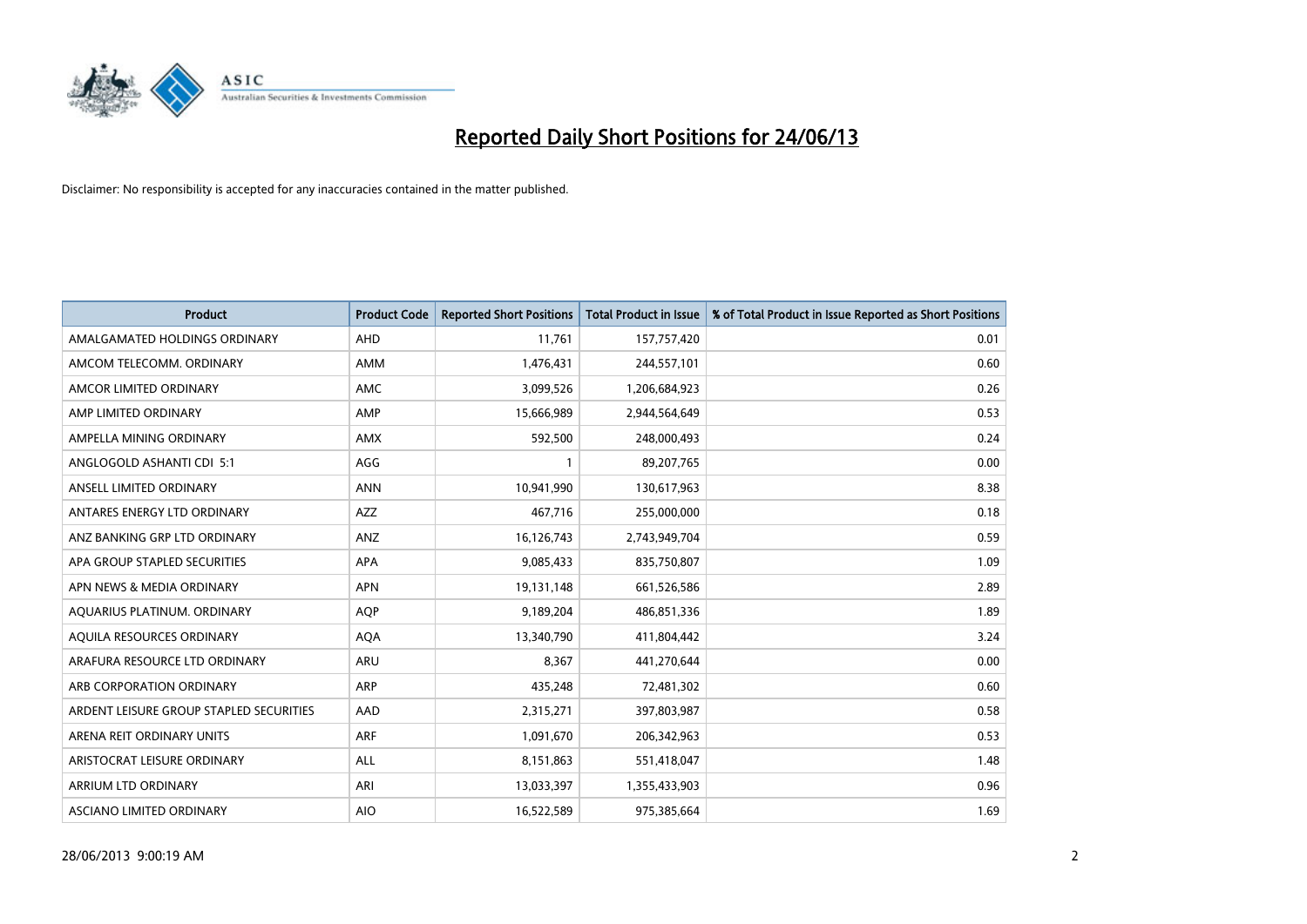

| <b>Product</b>                            | <b>Product Code</b> | <b>Reported Short Positions</b> | <b>Total Product in Issue</b> | % of Total Product in Issue Reported as Short Positions |
|-------------------------------------------|---------------------|---------------------------------|-------------------------------|---------------------------------------------------------|
| ASG GROUP LIMITED ORDINARY                | ASZ                 | 1,584,572                       | 206,720,839                   | 0.77                                                    |
| ASPEN GROUP ORD/UNITS STAPLED             | APZ                 | 281,641                         | 1,192,665,422                 | 0.02                                                    |
| ASTRO JAP PROP GROUP STAPLED US PROHIBIT. | AJA                 | 127,755                         | 67,211,752                    | 0.19                                                    |
| ASX LIMITED ORDINARY                      | ASX                 | 2,928,291                       | 184,066,764                   | 1.59                                                    |
| ASX LIMITED RTS28-JUN-13 FORUS            | <b>ASXR</b>         | 11,248                          | 18,435,445                    | 0.06                                                    |
| ATLAS IRON LIMITED ORDINARY               | <b>AGO</b>          | 44,189,444                      | 909,718,409                   | 4.86                                                    |
| AUCKLAND INTERNATION ORDINARY             | AIA                 | 47,276                          | 1,322,564,489                 | 0.00                                                    |
| AURIZON HOLDINGS LTD ORDINARY             | AZJ                 | 11,155,086                      | 2,137,284,503                 | 0.52                                                    |
| <b>AURORA OIL &amp; GAS ORDINARY</b>      | <b>AUT</b>          | 5,647,134                       | 447,885,778                   | 1.26                                                    |
| AUSDRILL LIMITED ORDINARY                 | <b>ASL</b>          | 11,704,688                      | 312,277,224                   | 3.75                                                    |
| AUSENCO LIMITED ORDINARY                  | AAX                 | 1,389,772                       | 123,527,574                   | 1.13                                                    |
| AUSTAL LIMITED ORDINARY                   | ASB                 | 712,118                         | 346,007,639                   | 0.21                                                    |
| <b>AUSTBROKERS HOLDINGS ORDINARY</b>      | <b>AUB</b>          | 25,911                          | 58,148,980                    | 0.04                                                    |
| AUSTIN ENGINEERING ORDINARY               | <b>ANG</b>          | 669,704                         | 73,164,403                    | 0.92                                                    |
| AUSTRALAND PROPERTY STAPLED SECURITY      | <b>ALZ</b>          | 1,310,876                       | 578,324,670                   | 0.23                                                    |
| AUSTRALIAN AGRICULT. ORDINARY             | AAC                 | 2,634,138                       | 313,113,358                   | 0.84                                                    |
| <b>AUSTRALIAN EDUCATION UNITS</b>         | <b>AEU</b>          | 351                             | 175,465,397                   | 0.00                                                    |
| AUSTRALIAN INFR LTD ORDINARY              | <b>AIX</b>          | 25,044                          | 620,733,944                   | 0.00                                                    |
| AUSTRALIAN PHARM, ORDINARY                | API                 | 244,201                         | 488,115,883                   | 0.05                                                    |
| AUTOMOTIVE HOLDINGS ORDINARY              | <b>AHE</b>          | 518,674                         | 260,579,682                   | 0.20                                                    |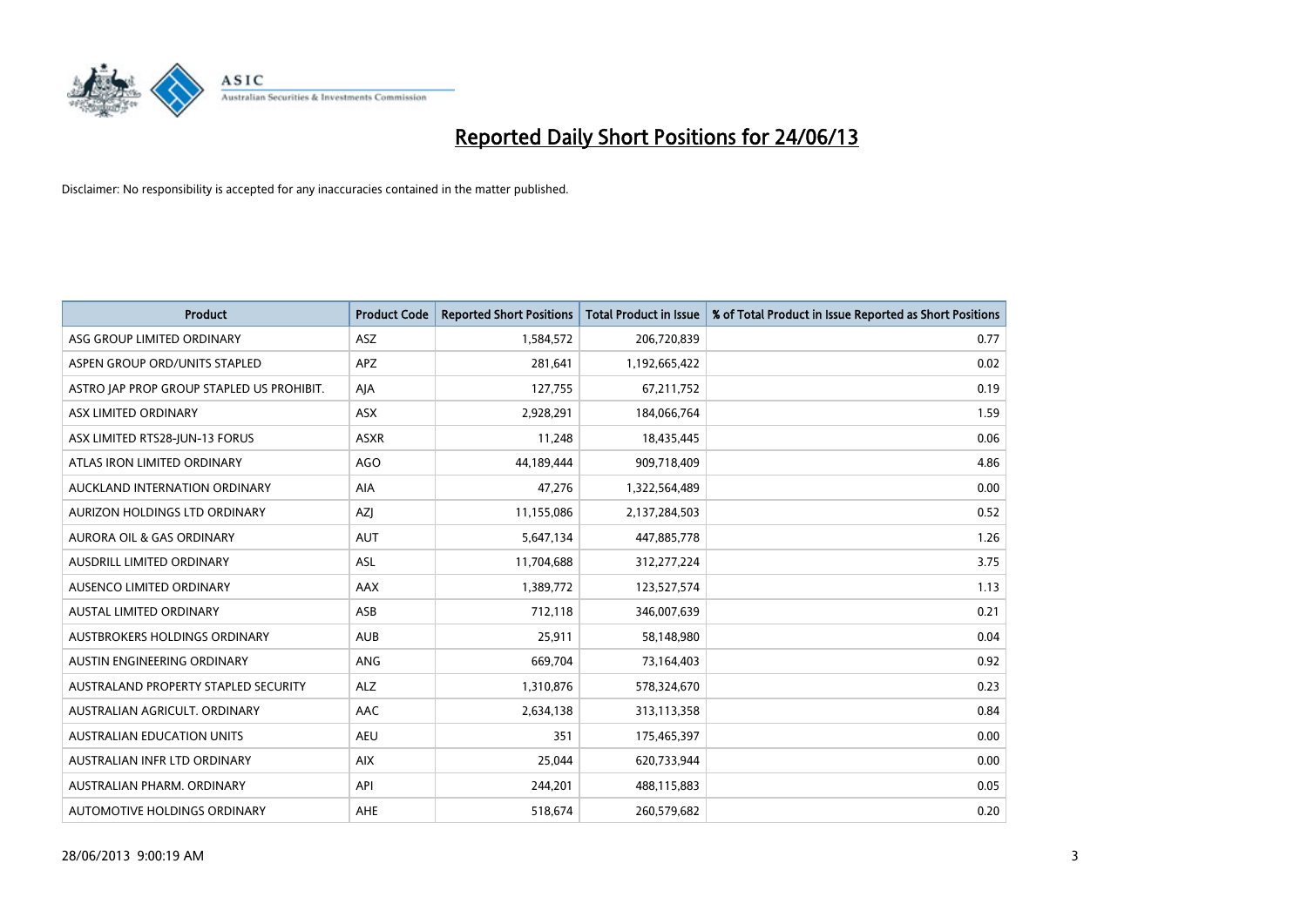

| <b>Product</b>                                | <b>Product Code</b> | <b>Reported Short Positions</b> | <b>Total Product in Issue</b> | % of Total Product in Issue Reported as Short Positions |
|-----------------------------------------------|---------------------|---------------------------------|-------------------------------|---------------------------------------------------------|
| AVIENNINGS LIMITED ORDINARY                   | <b>AVJ</b>          | 2,169,947                       | 384,423,851                   | 0.56                                                    |
| AWE LIMITED ORDINARY                          | AWE                 | 5,364,958                       | 522,116,985                   | 1.03                                                    |
| AZIMUTH RES LTD ORDINARY                      | <b>AZH</b>          | 140,000                         | 430,626,680                   | 0.03                                                    |
| AZUMAH RESOURCES ORDINARY                     | <b>AZM</b>          | 1,582                           | 334,064,096                   | 0.00                                                    |
| <b>BANDANNA ENERGY ORDINARY</b>               | <b>BND</b>          | 23,404,245                      | 528,481,199                   | 4.43                                                    |
| BANK OF QUEENSLAND. ORDINARY                  | <b>BOO</b>          | 6,222,466                       | 318,192,231                   | 1.96                                                    |
| <b>BASE RES LIMITED ORDINARY</b>              | <b>BSE</b>          | 3,817,125                       | 561,840,029                   | 0.68                                                    |
| BATHURST RES NZ LTD DEFERRED SETTLEMENT       | <b>BRL</b>          | 34,150,345                      | 699,247,997                   | 4.88                                                    |
| <b>BATHURST RESOURCES ORDINARY</b>            | <b>BTU</b>          | 31,897,371                      | 699,247,997                   | 4.56                                                    |
| <b>BC IRON LIMITED ORDINARY</b>               | <b>BCI</b>          | 617,424                         | 123,279,384                   | 0.50                                                    |
| BEACH ENERGY LIMITED ORDINARY                 | <b>BPT</b>          | 17,111,619                      | 1,268,647,188                 | 1.35                                                    |
| BEADELL RESOURCE LTD ORDINARY                 | <b>BDR</b>          | 52,383,966                      | 786,477,280                   | 6.66                                                    |
| <b>BEGA CHEESE LTD ORDINARY</b>               | <b>BGA</b>          | 12,849                          | 151,866,050                   | 0.01                                                    |
| BENDIGO AND ADELAIDE ORDINARY                 | <b>BEN</b>          | 13,948,090                      | 407,185,500                   | 3.43                                                    |
| BERKELEY RESOURCES ORDINARY                   | <b>BKY</b>          | 451,362                         | 179,393,323                   | 0.25                                                    |
| <b>BHP BILLITON LIMITED ORDINARY</b>          | <b>BHP</b>          | 12,918,562                      | 3,211,691,105                 | 0.40                                                    |
| <b>BILLABONG ORDINARY</b>                     | <b>BBG</b>          | 8,864,313                       | 478,944,292                   | 1.85                                                    |
| <b>BLACKMORES LIMITED ORDINARY</b>            | <b>BKL</b>          | 5,977                           | 16,972,069                    | 0.04                                                    |
| <b>BLACKTHORN RESOURCES ORD US PROHIBITED</b> | <b>BTR</b>          | 499,468                         | 164,285,950                   | 0.30                                                    |
| BLUESCOPE STEEL LTD ORDINARY                  | <b>BSL</b>          | 6,958,460                       | 558,243,305                   | 1.25                                                    |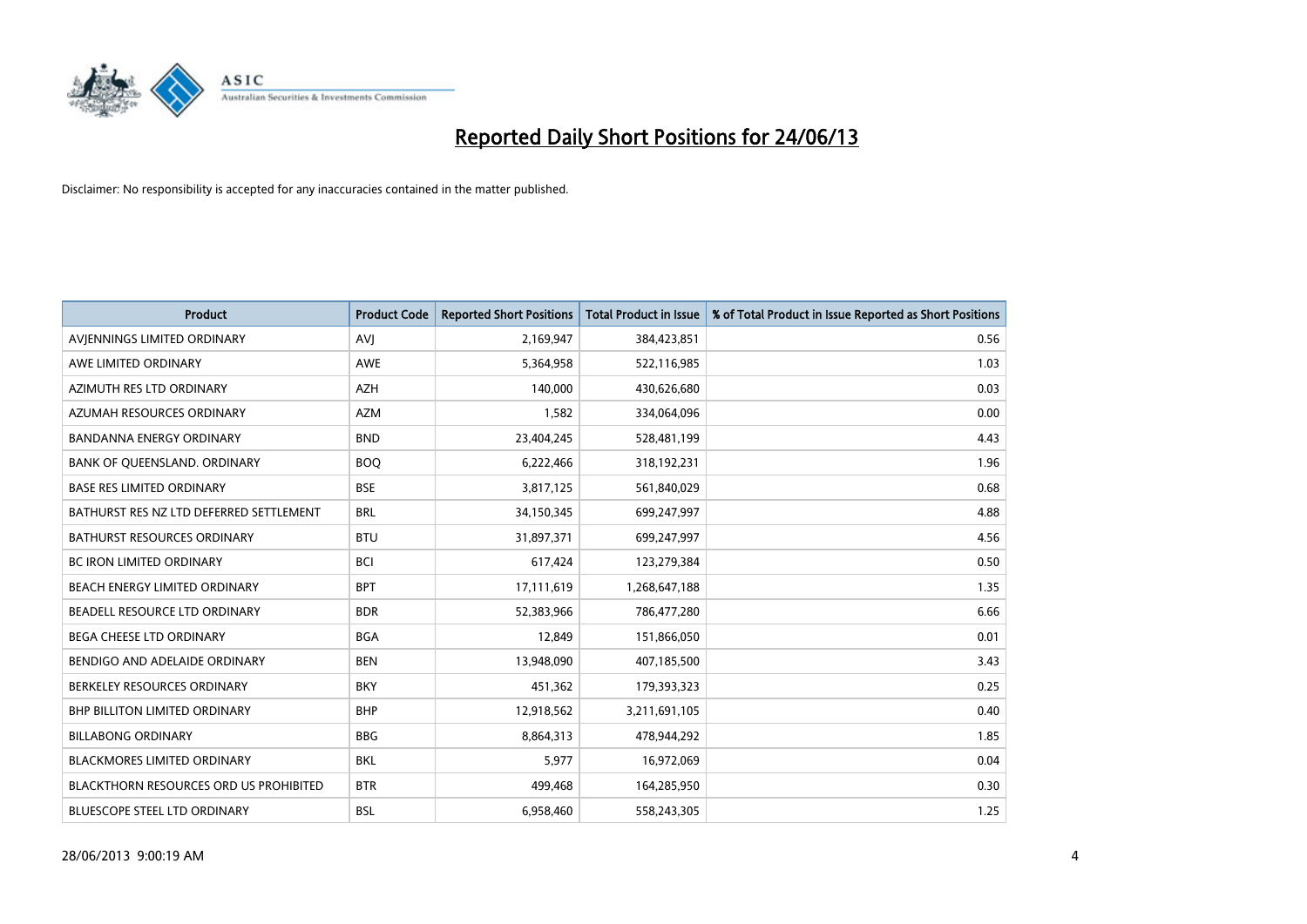

| <b>Product</b>                       | <b>Product Code</b> | <b>Reported Short Positions</b> | <b>Total Product in Issue</b> | % of Total Product in Issue Reported as Short Positions |
|--------------------------------------|---------------------|---------------------------------|-------------------------------|---------------------------------------------------------|
| <b>BOART LONGYEAR ORDINARY</b>       | <b>BLY</b>          | 45,297,329                      | 461,163,412                   | 9.82                                                    |
| BORAL LIMITED. ORDINARY              | <b>BLD</b>          | 49,607,366                      | 774,000,641                   | 6.41                                                    |
| <b>BRADKEN LIMITED ORDINARY</b>      | <b>BKN</b>          | 10,635,490                      | 169,240,662                   | 6.28                                                    |
| <b>BRAMBLES LIMITED ORDINARY</b>     | <b>BXB</b>          | 3,001,859                       | 1,557,367,436                 | 0.19                                                    |
| BREVILLE GROUP LTD ORDINARY          | <b>BRG</b>          | 5,124,350                       | 130,095,322                   | 3.94                                                    |
| <b>BRICKWORKS LIMITED ORDINARY</b>   | <b>BKW</b>          | 9,369                           | 147,818,132                   | 0.01                                                    |
| <b>BROCKMAN MINING LTD ORDINARY</b>  | <b>BCK</b>          | 90,995                          | 7,894,482,131                 | 0.00                                                    |
| BT INVESTMENT MNGMNT ORDINARY        | <b>BTT</b>          | 76,654                          | 274,214,460                   | 0.03                                                    |
| <b>BUCCANEER ENERGY LTD ORDINARY</b> | <b>BCC</b>          | 500,000                         | 1,545,852,999                 | 0.03                                                    |
| <b>BURU ENERGY ORDINARY</b>          | <b>BRU</b>          | 17,093,340                      | 274,036,429                   | 6.24                                                    |
| <b>BWP TRUST ORDINARY UNITS</b>      | <b>BWP</b>          | 4,248,771                       | 537,753,954                   | 0.79                                                    |
| CABCHARGE AUSTRALIA ORDINARY         | CAB                 | 11,238,208                      | 120,430,683                   | 9.33                                                    |
| CALTEX AUSTRALIA ORDINARY            | <b>CTX</b>          | 2,793,899                       | 270,000,000                   | 1.03                                                    |
| CAPE LAMBERT RES LTD ORDINARY        | <b>CFE</b>          | 63,832                          | 681,741,942                   | 0.01                                                    |
| CARABELLA RES LTD ORDINARY           | <b>CLR</b>          | 100,000                         | 152,361,547                   | 0.07                                                    |
| <b>CARBON ENERGY ORDINARY</b>        | <b>CNX</b>          | 4,533                           | 786,889,705                   | 0.00                                                    |
| CARDNO LIMITED ORDINARY              | CDD                 | 9,918,505                       | 143,726,327                   | 6.90                                                    |
| CARINDALE PROPERTY UNIT              | <b>CDP</b>          | 1,898                           | 70,000,000                    | 0.00                                                    |
| CARNARVON PETROLEUM ORDINARY         | <b>CVN</b>          | 39,246                          | 934,109,501                   | 0.00                                                    |
| CARSALES.COM LTD ORDINARY            | <b>CRZ</b>          | 2,114,198                       | 236,171,964                   | 0.90                                                    |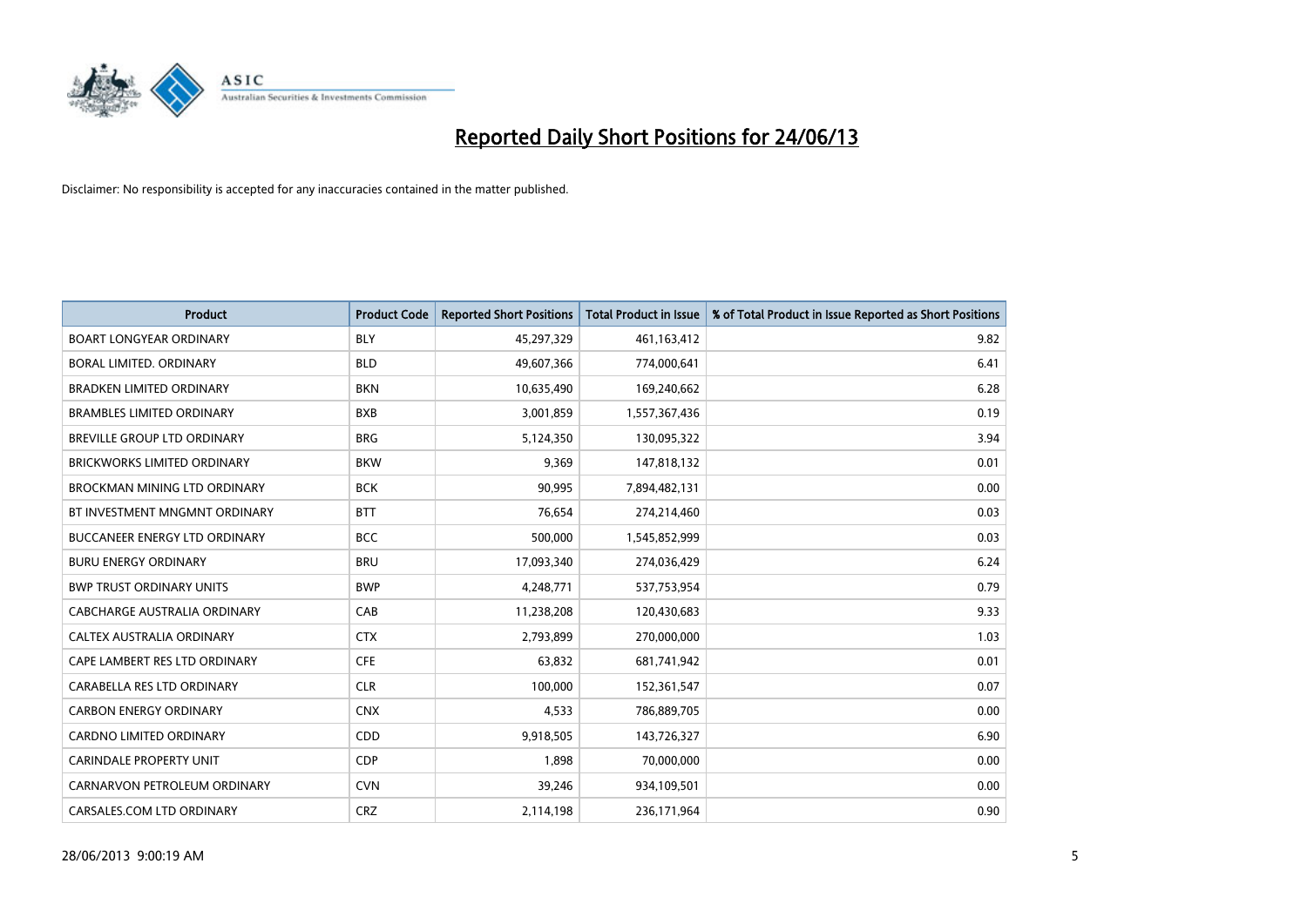

| <b>Product</b>                          | <b>Product Code</b> | <b>Reported Short Positions</b> | <b>Total Product in Issue</b> | % of Total Product in Issue Reported as Short Positions |
|-----------------------------------------|---------------------|---------------------------------|-------------------------------|---------------------------------------------------------|
| <b>CASH CONVERTERS ORDINARY</b>         | CCV                 | 2,400,088                       | 423,861,025                   | 0.57                                                    |
| CEDAR WOODS PROP. ORDINARY              | <b>CWP</b>          | 87,949                          | 73,359,551                    | 0.12                                                    |
| CENTRAL PETROLEUM ORDINARY              | <b>CTP</b>          | 906,738                         | 1,440,078,845                 | 0.06                                                    |
| CERAMIC FUEL CELLS ORDINARY             | <b>CFU</b>          | 590,684                         | 1,591,941,620                 | 0.04                                                    |
| CFS RETAIL TRUST GRP STAPLED SECURITIES | <b>CFX</b>          | 51,637,736                      | 2,828,495,659                 | 1.83                                                    |
| CHALLENGER DIV.PRO. STAPLED UNITS       | <b>CDI</b>          | 135,955                         | 214,101,013                   | 0.06                                                    |
| CHALLENGER LIMITED ORDINARY             | <b>CGF</b>          | 2,746,504                       | 532,164,145                   | 0.52                                                    |
| CHANDLER MACLEOD LTD ORDINARY           | <b>CMG</b>          | 505,767                         | 469,679,390                   | 0.11                                                    |
| CHARTER HALL GROUP STAPLED US PROHIBIT. | <b>CHC</b>          | 368,585                         | 302,262,312                   | 0.12                                                    |
| <b>CHARTER HALL RETAIL UNITS</b>        | <b>COR</b>          | 3,298,402                       | 337,582,974                   | 0.98                                                    |
| <b>CHORUS LIMITED ORDINARY</b>          | <b>CNU</b>          | 146,596                         | 389,299,049                   | 0.04                                                    |
| CITIGOLD CORP LTD ORDINARY              | <b>CTO</b>          | 153,427                         | 1,352,907,765                 | 0.01                                                    |
| <b>CLOUGH LIMITED ORDINARY</b>          | <b>CLO</b>          | 6,739,671                       | 778,020,042                   | 0.87                                                    |
| COAL OF AFRICA LTD ORDINARY             | <b>CZA</b>          | 426                             | 1,048,368,613                 | 0.00                                                    |
| <b>COALSPUR MINES LTD ORDINARY</b>      | <b>CPL</b>          | 6,370,488                       | 639,748,901                   | 1.00                                                    |
| COCA-COLA AMATIL ORDINARY               | <b>CCL</b>          | 5,928,503                       | 763,590,249                   | 0.78                                                    |
| <b>COCHLEAR LIMITED ORDINARY</b>        | <b>COH</b>          | 4,123,376                       | 57,040,932                    | 7.23                                                    |
| COCKATOO COAL ORDINARY                  | <b>COK</b>          | 9,396,226                       | 1,016,746,908                 | 0.92                                                    |
| <b>CODAN LIMITED ORDINARY</b>           | <b>CDA</b>          | 784,242                         | 176,926,104                   | 0.44                                                    |
| COFFEY INTERNATIONAL ORDINARY           | COF                 | 1,917                           | 255,833,165                   | 0.00                                                    |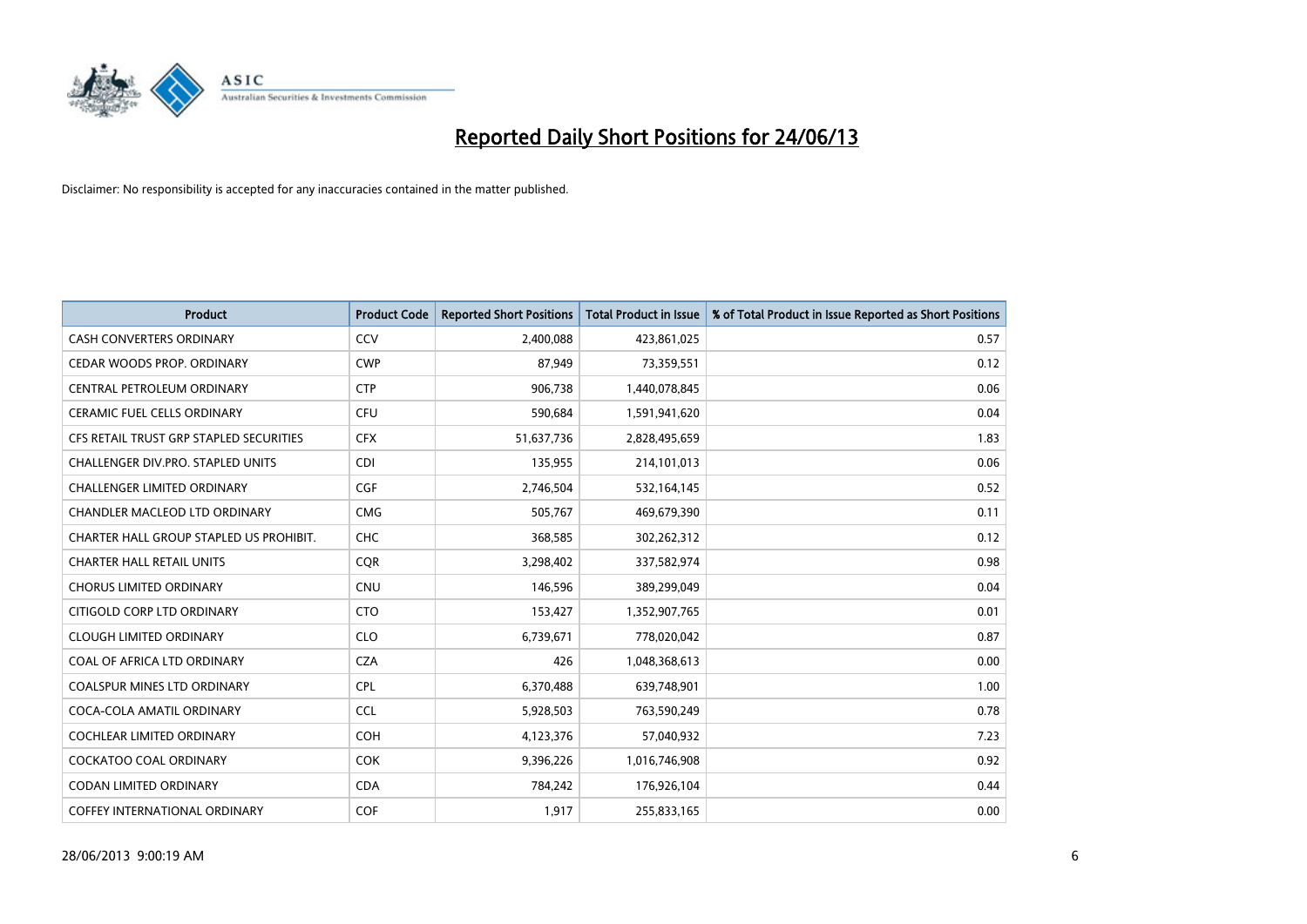

| <b>Product</b>                          | <b>Product Code</b> | <b>Reported Short Positions</b> | <b>Total Product in Issue</b> | % of Total Product in Issue Reported as Short Positions |
|-----------------------------------------|---------------------|---------------------------------|-------------------------------|---------------------------------------------------------|
| <b>COLLINS FOODS LTD ORDINARY</b>       | <b>CKF</b>          | 587,039                         | 93,000,003                    | 0.63                                                    |
| COMMONWEALTH BANK, ORDINARY             | <b>CBA</b>          | 9,589,501                       | 1,611,928,836                 | 0.59                                                    |
| <b>COMMONWEALTH PROP ORDINARY UNITS</b> | <b>CPA</b>          | 25,216,466                      | 2,347,003,413                 | 1.07                                                    |
| <b>COMPASS RESOURCES ORDINARY</b>       | <b>CMR</b>          | 7,472                           | 1,403,744,100                 | 0.00                                                    |
| <b>COMPUTERSHARE LTD ORDINARY</b>       | <b>CPU</b>          | 12,693,827                      | 556,203,079                   | 2.28                                                    |
| CORP TRAVEL LIMITED ORDINARY            | <b>CTD</b>          | 177,270                         | 78,081,184                    | 0.23                                                    |
| <b>CREDIT CORP GROUP ORDINARY</b>       | <b>CCP</b>          | 92,237                          | 45,932,899                    | 0.20                                                    |
| <b>CROMWELL PROP STAPLED SECURITIES</b> | <b>CMW</b>          | 3,812,625                       | 1,658,740,327                 | 0.23                                                    |
| <b>CROWN LIMITED ORDINARY</b>           | <b>CWN</b>          | 1,591,055                       | 728,394,185                   | 0.22                                                    |
| <b>CSG LIMITED ORDINARY</b>             | CSV                 | 366,853                         | 278,155,477                   | 0.13                                                    |
| <b>CSL LIMITED ORDINARY</b>             | <b>CSL</b>          | 2,201,991                       | 491,799,505                   | 0.45                                                    |
| <b>CSR LIMITED ORDINARY</b>             | <b>CSR</b>          | 46,756,541                      | 506,000,315                   | 9.24                                                    |
| <b>CUDECO LIMITED ORDINARY</b>          | CDU                 | 4,528,123                       | 204,877,294                   | 2.21                                                    |
| DART ENERGY LTD ORDINARY                | <b>DTE</b>          | 13,904,727                      | 878,988,226                   | 1.58                                                    |
| DATA#3 LIMITED ORDINARY                 | <b>DTL</b>          | 103,999                         | 153,974,950                   | 0.07                                                    |
| DAVID JONES LIMITED ORDINARY            | <b>DIS</b>          | 57,982,306                      | 535,002,401                   | 10.84                                                   |
| DECMIL GROUP LIMITED ORDINARY           | <b>DCG</b>          | 5,109,827                       | 168,203,219                   | 3.04                                                    |
| DEEP YELLOW LIMITED ORDINARY            | <b>DYL</b>          | 840                             | 1,560,709,287                 | 0.00                                                    |
| DEXUS PROPERTY GROUP STAPLED UNITS      | <b>DXS</b>          | 17,767,240                      | 4,839,024,176                 | 0.37                                                    |
| DISCOVERY METALS LTD ORDINARY           | <b>DML</b>          | 9,545,193                       | 486,986,451                   | 1.96                                                    |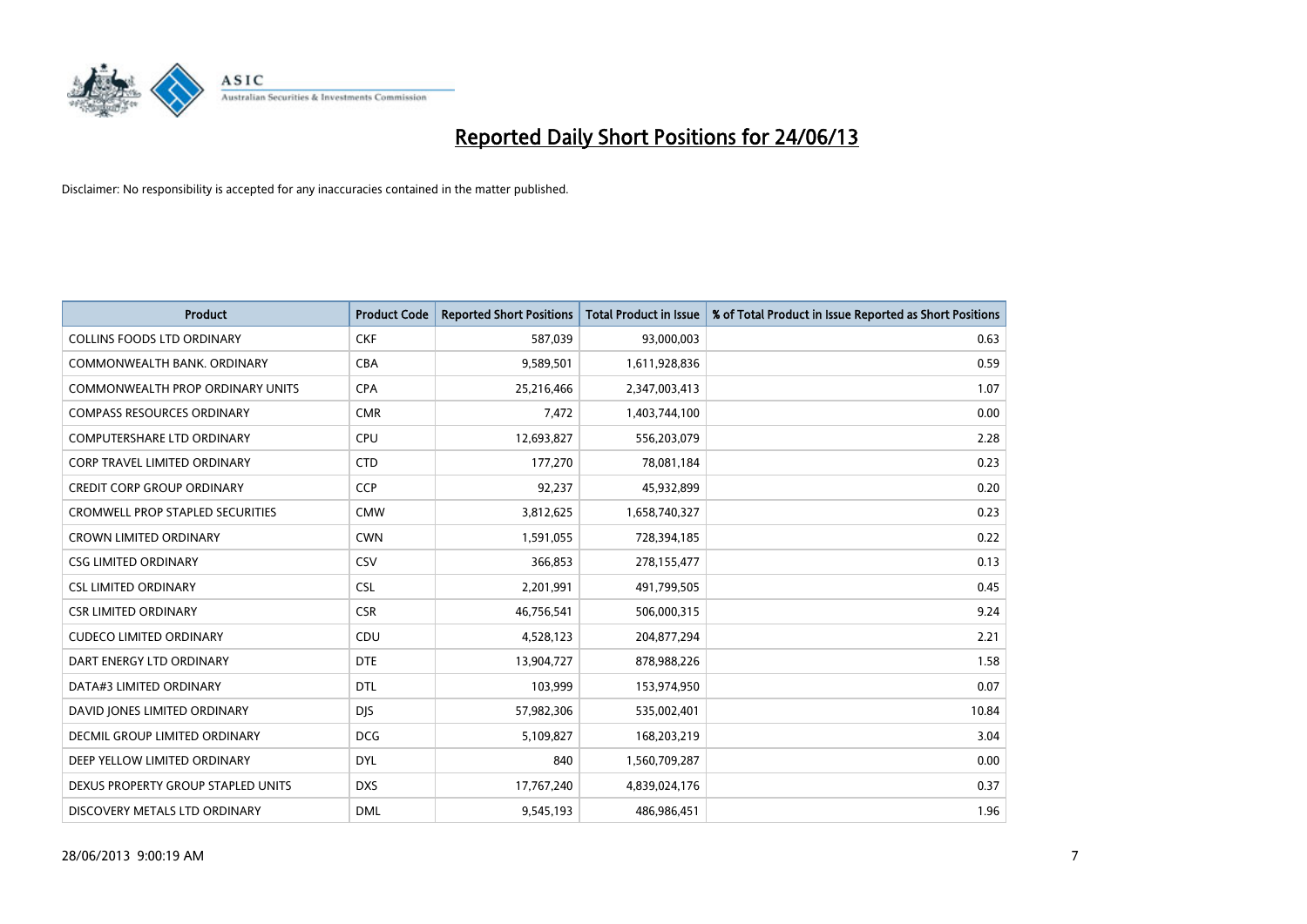

| <b>Product</b>                       | <b>Product Code</b> | <b>Reported Short Positions</b> | <b>Total Product in Issue</b> | % of Total Product in Issue Reported as Short Positions |
|--------------------------------------|---------------------|---------------------------------|-------------------------------|---------------------------------------------------------|
| DOMINO PIZZA ENTERPR ORDINARY        | <b>DMP</b>          | 357,785                         | 70,192,674                    | 0.51                                                    |
| DORAY MINERALS LTD ORDINARY          | <b>DRM</b>          | 57,921                          | 141,866,768                   | 0.04                                                    |
| DOWNER EDI LIMITED ORDINARY          | <b>DOW</b>          | 9,063,951                       | 433,409,429                   | 2.09                                                    |
| DRILLSEARCH ENERGY ORDINARY          | <b>DLS</b>          | 20,409,477                      | 427,753,371                   | 4.77                                                    |
| DUET GROUP STAPLED US PROHIBIT.      | <b>DUE</b>          | 28,053,014                      | 1,169,314,842                 | 2.40                                                    |
| DULUXGROUP LIMITED ORDINARY          | <b>DLX</b>          | 5,888,312                       | 376,810,326                   | 1.56                                                    |
| <b>DWS LTD ORDINARY</b>              | <b>DWS</b>          | 462,597                         | 132,362,763                   | 0.35                                                    |
| ECHO ENTERTAINMENT ORDINARY          | <b>EGP</b>          | 11,705,689                      | 825,672,730                   | 1.42                                                    |
| <b>ELDERS LIMITED ORDINARY</b>       | <b>ELD</b>          | 18,089,680                      | 448,598,480                   | 4.03                                                    |
| ELEMENTAL MINERALS ORDINARY          | <b>ELM</b>          | 34,702                          | 288,587,228                   | 0.01                                                    |
| ELEMENTOS LIMITED ORDINARY           | <b>ELT</b>          | 16                              | 154,349,209                   | 0.00                                                    |
| <b>EMECO HOLDINGS ORDINARY</b>       | <b>EHL</b>          | 22,080,313                      | 599,675,707                   | 3.68                                                    |
| <b>ENDEAVOUR MIN CORP CDI 1:1</b>    | <b>EVR</b>          | 69,761                          | 126,540,908                   | 0.06                                                    |
| <b>ENERGY RESOURCES ORDINARY 'A'</b> | <b>ERA</b>          | 11,018,274                      | 517,725,062                   | 2.13                                                    |
| <b>ENERGY WORLD CORPOR, ORDINARY</b> | <b>EWC</b>          | 26,352,075                      | 1,734,166,672                 | 1.52                                                    |
| <b>ENVESTRA LIMITED ORDINARY</b>     | <b>ENV</b>          | 7,516,054                       | 1,796,808,474                 | 0.42                                                    |
| EQUATORIAL RES LTD ORDINARY          | EQX                 | 8                               | 119,835,353                   | 0.00                                                    |
| ERM POWER LIMITED ORDINARY           | EPW                 | 62,215                          | 203,332,935                   | 0.03                                                    |
| ETHANE PIPELINE STAPLED SECURITIES   | <b>EPX</b>          | 2,079                           | 69,302,275                    | 0.00                                                    |
| EVOLUTION MINING LTD ORDINARY        | <b>EVN</b>          | 21,125,592                      | 708,092,989                   | 2.98                                                    |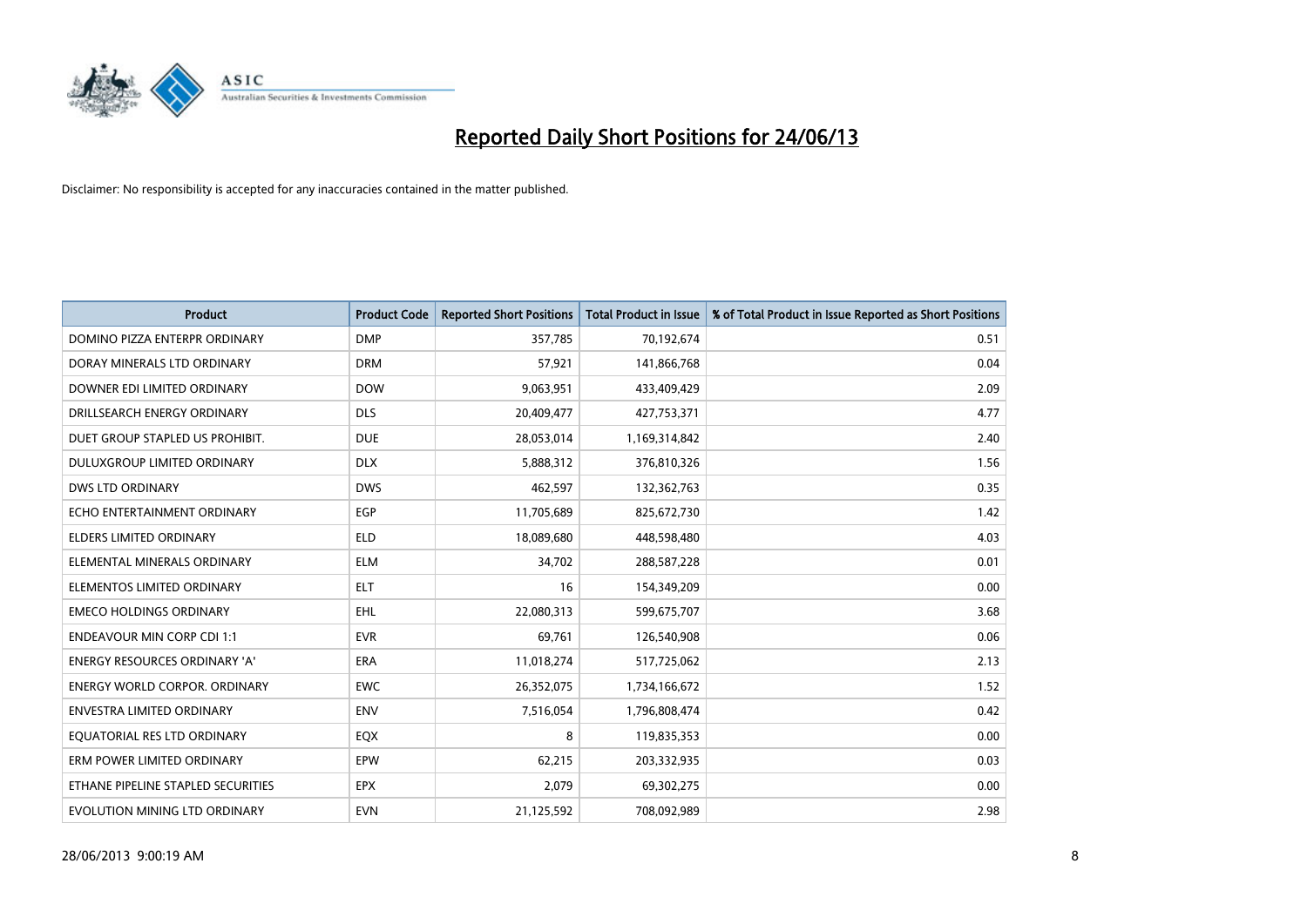

| <b>Product</b>                         | <b>Product Code</b> | <b>Reported Short Positions</b> | <b>Total Product in Issue</b> | % of Total Product in Issue Reported as Short Positions |
|----------------------------------------|---------------------|---------------------------------|-------------------------------|---------------------------------------------------------|
| <b>EXALT RESOURCES LTD ORDINARY</b>    | <b>ERD</b>          | 18,593                          | 56,538,628                    | 0.03                                                    |
| FAIRFAX MEDIA LTD ORDINARY             | <b>FXI</b>          | 410,683,009                     | 2,351,955,725                 | 17.46                                                   |
| <b>FANTASTIC HOLDINGS ORDINARY</b>     | <b>FAN</b>          | 87,656                          | 102,739,538                   | 0.09                                                    |
| <b>FAR LTD ORDINARY</b>                | <b>FAR</b>          | 22,644,903                      | 2,499,846,742                 | 0.91                                                    |
| FEDERATION CNTRES ORD/UNIT STAPLED SEC | <b>FDC</b>          | 2,863,411                       | 1,427,641,565                 | 0.20                                                    |
| FINBAR GROUP LIMITED ORDINARY          | <b>FRI</b>          | 92,662                          | 218,006,169                   | 0.04                                                    |
| FISHER & PAYKEL H. ORDINARY            | <b>FPH</b>          | 488,634                         | 542,620,370                   | 0.09                                                    |
| FKP PROPERTY GROUP STAPLED SECURITIES  | <b>FKP</b>          | 8,085,892                       | 321,578,705                   | 2.51                                                    |
| FLEETWOOD CORP ORDINARY                | <b>FWD</b>          | 2,242,364                       | 60,522,619                    | 3.71                                                    |
| FLETCHER BUILDING ORDINARY             | <b>FBU</b>          | 3,911,253                       | 686,096,427                   | 0.57                                                    |
| FLEXIGROUP LIMITED ORDINARY            | <b>FXL</b>          | 900,480                         | 301,655,394                   | 0.30                                                    |
| <b>FLIGHT CENTRE ORDINARY</b>          | <b>FLT</b>          | 12,075,926                      | 100,422,760                   | 12.03                                                   |
| FLINDERS MINES LTD ORDINARY            | <b>FMS</b>          | 4,805,335                       | 1,821,300,404                 | 0.26                                                    |
| <b>FOCUS MINERALS LTD ORDINARY</b>     | <b>FML</b>          | 36,538,827                      | 9,137,375,877                 | 0.40                                                    |
| <b>FORGE GROUP LIMITED ORDINARY</b>    | FGE                 | 1,234,765                       | 86,169,014                    | 1.43                                                    |
| FORTESCUE METALS GRP ORDINARY          | <b>FMG</b>          | 173,136,595                     | 3,113,798,659                 | 5.56                                                    |
| <b>G.U.D. HOLDINGS ORDINARY</b>        | GUD                 | 5,964,372                       | 71,341,319                    | 8.36                                                    |
| <b>G8 EDUCATION LIMITED ORDINARY</b>   | <b>GEM</b>          | 2,182,084                       | 272,151,612                   | 0.80                                                    |
| <b>GALAXY RESOURCES ORDINARY</b>       | GXY                 | 3,850,326                       | 584,355,501                   | 0.66                                                    |
| <b>GENETIC TECHNOLOGIES ORDINARY</b>   | GTG                 | 111,000                         | 475,471,819                   | 0.02                                                    |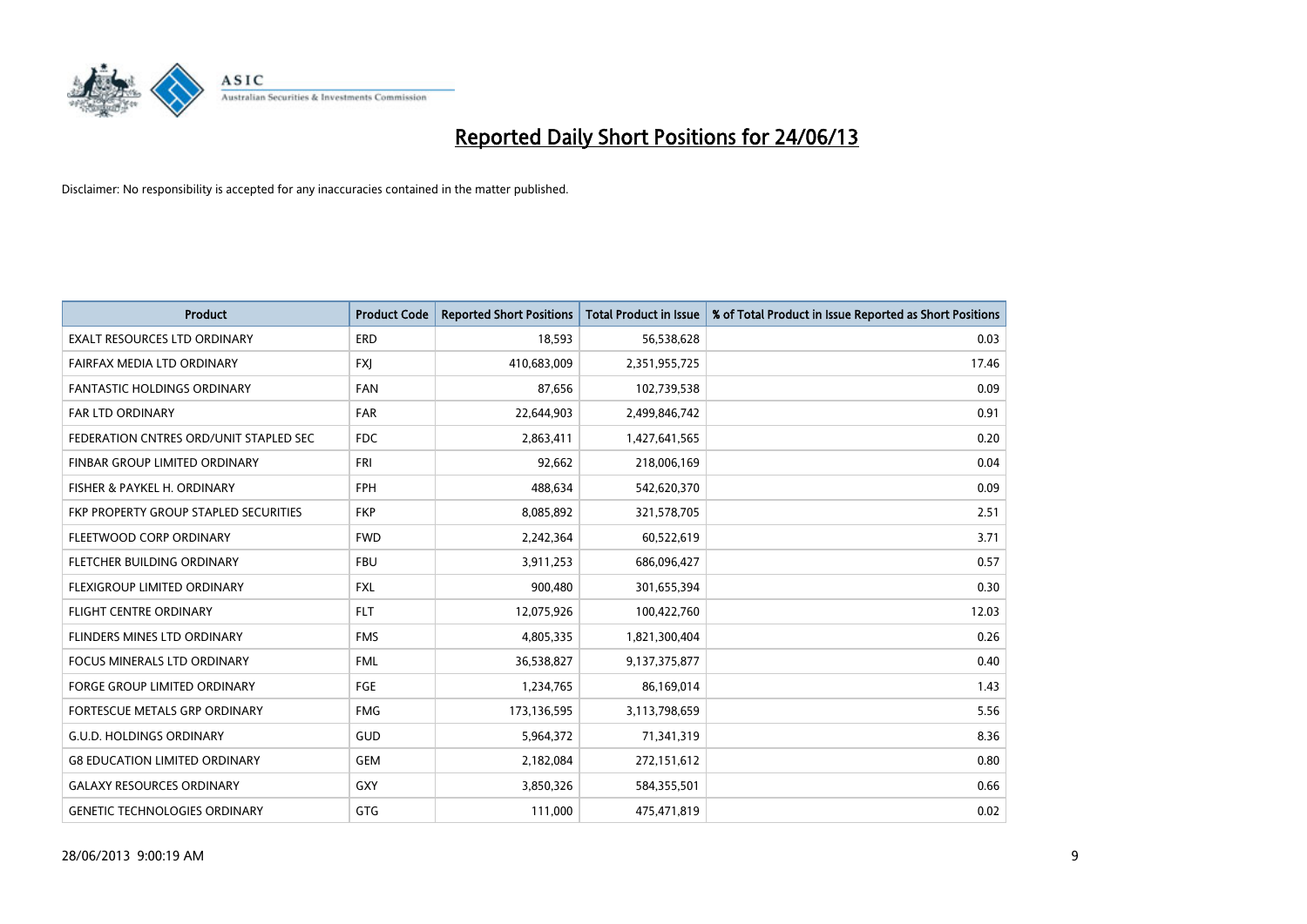

| <b>Product</b>                                   | <b>Product Code</b> | <b>Reported Short Positions</b> | <b>Total Product in Issue</b> | % of Total Product in Issue Reported as Short Positions |
|--------------------------------------------------|---------------------|---------------------------------|-------------------------------|---------------------------------------------------------|
| <b>GEODYNAMICS LIMITED ORDINARY</b>              | GDY                 | 850                             | 406,452,608                   | 0.00                                                    |
| <b>GINDALBIE METALS LTD ORDINARY</b>             | <b>GBG</b>          | 54,236,341                      | 1,492,154,301                 | 3.63                                                    |
| <b>GOODMAN FIELDER, ORDINARY</b>                 | GFF                 | 55,541,288                      | 1,955,559,207                 | 2.84                                                    |
| <b>GOODMAN GROUP STAPLED</b>                     | <b>GMG</b>          | 5,478,449                       | 1,713,233,947                 | 0.32                                                    |
| <b>GPT GROUP STAPLED SEC.</b>                    | <b>GPT</b>          | 3,421,184                       | 1,768,731,729                 | 0.19                                                    |
| <b>GRAINCORP LIMITED A CLASS ORDINARY</b>        | <b>GNC</b>          | 1,100,230                       | 228,855,628                   | 0.48                                                    |
| <b>GRANGE RESOURCES, ORDINARY</b>                | GRR                 | 6,534,598                       | 1,156,492,195                 | 0.57                                                    |
| <b>GREENLAND MIN EN LTD ORDINARY</b>             | GGG                 | 5,402,343                       | 571,975,263                   | 0.94                                                    |
| <b>GROWTHPOINT PROPERTY ORD/UNIT STAPLED SEC</b> | GOZ                 | 132,358                         | 402,830,366                   | 0.03                                                    |
| <b>GRYPHON MINERALS LTD ORDINARY</b>             | GRY                 | 13,976,656                      | 400,464,983                   | 3.49                                                    |
| <b>GUILDFORD COAL LTD ORDINARY</b>               | <b>GUF</b>          | 873,850                         | 635,046,899                   | 0.14                                                    |
| <b>GUNNS LIMITED ORDINARY</b>                    | <b>GNS</b>          | 51,772,667                      | 848,401,559                   | 6.10                                                    |
| <b>GWA GROUP LTD ORDINARY</b>                    | GWA                 | 11,522,369                      | 306,533,770                   | 3.76                                                    |
| HARVEY NORMAN ORDINARY                           | <b>HVN</b>          | 87,064,128                      | 1,062,316,784                 | 8.20                                                    |
| HASTIE GROUP LIMITED ORDINARY                    | <b>HST</b>          | 5,000                           | 137,353,504                   | 0.00                                                    |
| <b>HENDERSON GROUP CDI 1:1</b>                   | <b>HGG</b>          | 1,386,763                       | 750,414,058                   | 0.18                                                    |
| HFA HOLDINGS LIMITED ORDINARY                    | <b>HFA</b>          | 3,809                           | 117,332,831                   | 0.00                                                    |
| HILLGROVE RES LTD ORDINARY                       | <b>HGO</b>          | 1,643,032                       | 1,022,760,221                 | 0.16                                                    |
| HILLS HOLDINGS LTD ORDINARY                      | <b>HIL</b>          | 660,429                         | 246,500,444                   | 0.27                                                    |
| HORIZON OIL LIMITED ORDINARY                     | <b>HZN</b>          | 48,818,402                      | 1,135,266,515                 | 4.30                                                    |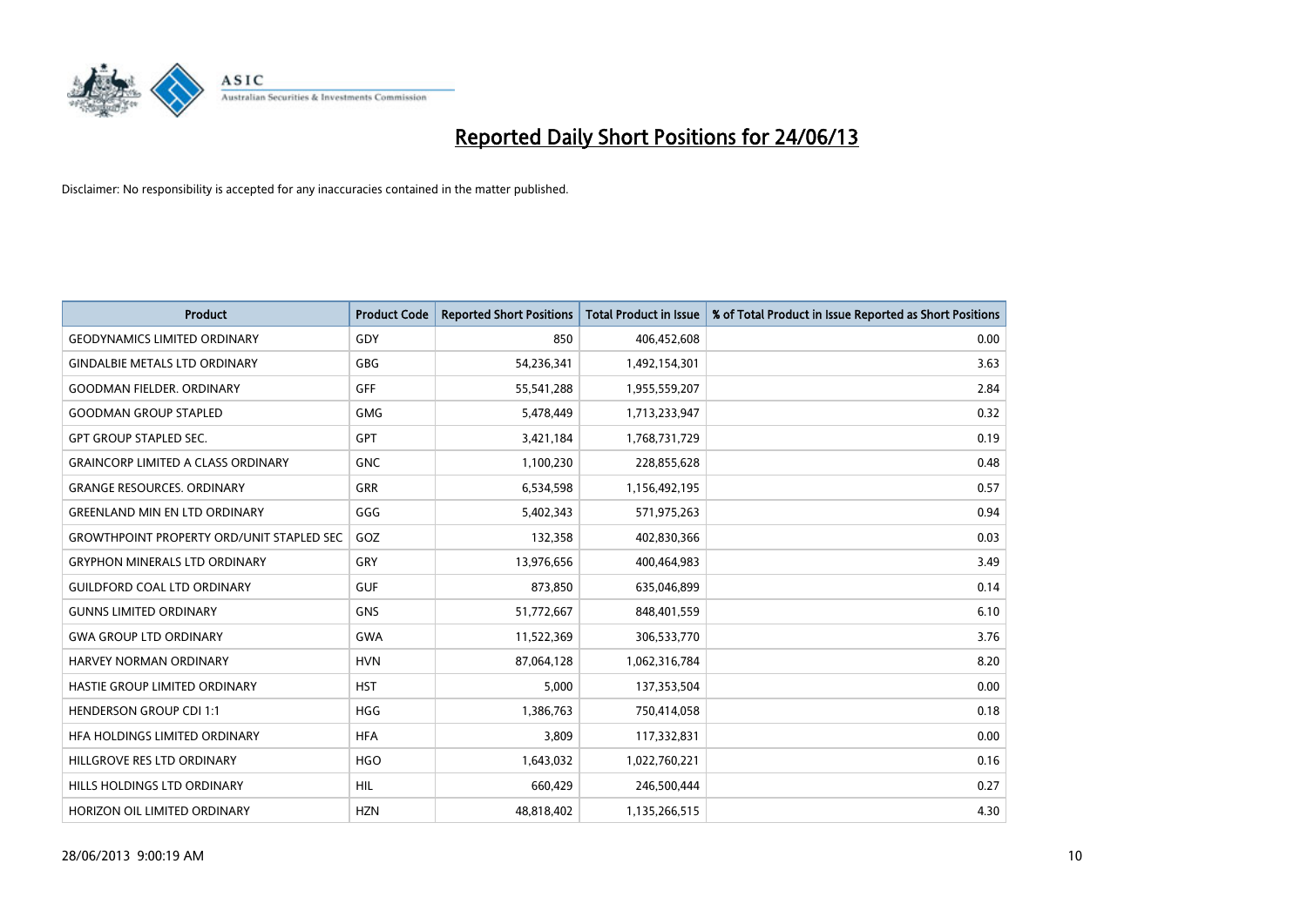

| <b>Product</b>                           | <b>Product Code</b> | <b>Reported Short Positions</b> | <b>Total Product in Issue</b> | % of Total Product in Issue Reported as Short Positions |
|------------------------------------------|---------------------|---------------------------------|-------------------------------|---------------------------------------------------------|
| <b>ICAR ASIA LTD ORDINARY</b>            | ICQ                 | 62,570                          | 91,231,886                    | 0.07                                                    |
| ICON ENERGY LIMITED ORDINARY             | <b>ICN</b>          | 13,264                          | 533,391,210                   | 0.00                                                    |
| <b>IINET LIMITED ORDINARY</b>            | <b>IIN</b>          | 2,339,638                       | 161,238,847                   | 1.45                                                    |
| ILUKA RESOURCES ORDINARY                 | ILU                 | 47,913,486                      | 418,700,517                   | 11.44                                                   |
| <b>IMDEX LIMITED ORDINARY</b>            | <b>IMD</b>          | 5,776,030                       | 210,473,188                   | 2.74                                                    |
| IMF (AUSTRALIA) LTD ORDINARY             | <b>IMF</b>          | 1,508,168                       | 123,201,716                   | 1.22                                                    |
| <b>INCITEC PIVOT ORDINARY</b>            | IPL                 | 24,461,898                      | 1,628,730,107                 | 1.50                                                    |
| INDEPENDENCE GROUP ORDINARY              | <b>IGO</b>          | 6,806,729                       | 232,882,535                   | 2.92                                                    |
| <b>INDOPHIL RESOURCES ORDINARY</b>       | <b>IRN</b>          | 1,197,971                       | 1,203,146,194                 | 0.10                                                    |
| <b>INFIGEN ENERGY STAPLED SECURITIES</b> | <b>IFN</b>          | 3,315,603                       | 762,265,972                   | 0.43                                                    |
| INGENIA GROUP STAPLED SECURITIES         | <b>INA</b>          | 21,181                          | 441,029,194                   | 0.00                                                    |
| <b>INOVA RESOURCES LTD ORDINARY</b>      | <b>IVA</b>          | 581,603                         | 726,565,560                   | 0.08                                                    |
| INSURANCE AUSTRALIA ORDINARY             | IAG                 | 2,228,935                       | 2,079,034,021                 | 0.11                                                    |
| INTEGRATED RESEARCH ORDINARY             | IRI                 | 62,123                          | 168, 367, 453                 | 0.04                                                    |
| <b>INTREPID MINES ORDINARY</b>           | <b>IAU</b>          | 21,582,899                      | 555,950,595                   | 3.88                                                    |
| INVESTA OFFICE FUND STAPLED SECURITIES   | <b>IOF</b>          | 1,527,207                       | 614,047,458                   | 0.25                                                    |
| <b>INVOCARE LIMITED ORDINARY</b>         | <b>IVC</b>          | 2,467,527                       | 110,030,298                   | 2.24                                                    |
| ION LIMITED ORDINARY                     | <b>ION</b>          | 164,453                         | 256,365,105                   | 0.06                                                    |
| <b>IOOF HOLDINGS LTD ORDINARY</b>        | IFL                 | 2,571,509                       | 232,118,034                   | 1.11                                                    |
| <b>IRESS LIMITED ORDINARY</b>            | <b>IRE</b>          | 2,319,011                       | 128,620,231                   | 1.80                                                    |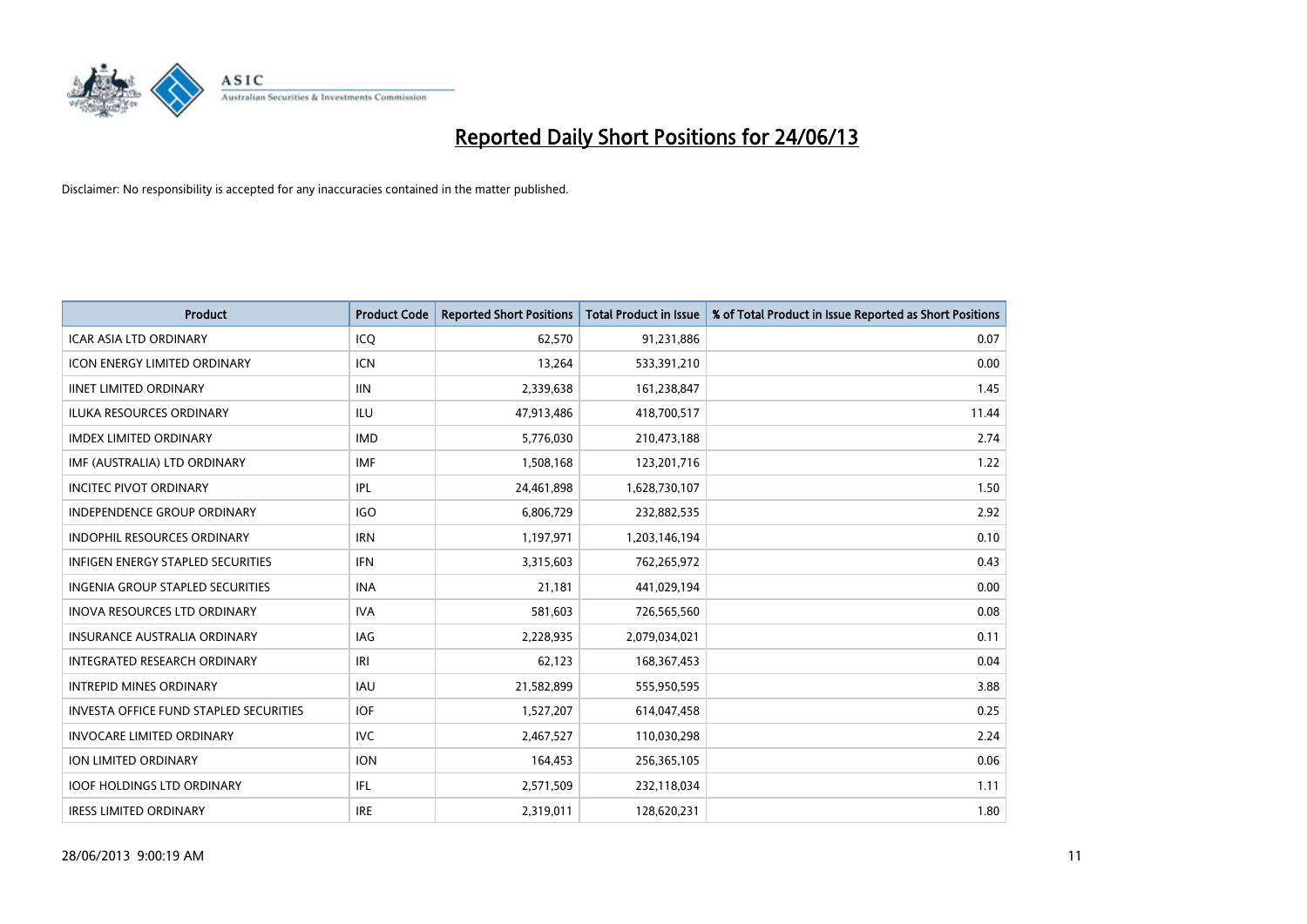

| <b>Product</b>                           | <b>Product Code</b> | <b>Reported Short Positions</b> | <b>Total Product in Issue</b> | % of Total Product in Issue Reported as Short Positions |
|------------------------------------------|---------------------|---------------------------------|-------------------------------|---------------------------------------------------------|
| <b>IRON ORE HOLDINGS ORDINARY</b>        | <b>IOH</b>          | 26,197                          | 161,174,005                   | 0.02                                                    |
| <b>ISELECT LTD ORDINARY</b>              | <b>ISU</b>          | 310,337                         | 259,064,894                   | 0.12                                                    |
| JAMES HARDIE INDUST CHESS DEPOSITARY INT | <b>IHX</b>          | 4,207,911                       | 442,077,797                   | 0.95                                                    |
| <b>JB HI-FI LIMITED ORDINARY</b>         | <b>JBH</b>          | 16,228,322                      | 98,947,309                    | 16.40                                                   |
| <b>JUMBO INTERACTIVE ORDINARY</b>        | <b>JIN</b>          | 4,956                           | 43,552,560                    | 0.01                                                    |
| <b>JUPITER MINES ORDINARY</b>            | <b>IMS</b>          | 5,220                           | 2,281,835,383                 | 0.00                                                    |
| <b>KAGARA LTD ORDINARY</b>               | KZL                 | 3,389,914                       | 798,953,117                   | 0.42                                                    |
| KAROON GAS AUSTRALIA ORDINARY            | <b>KAR</b>          | 3,300,184                       | 221,420,769                   | 1.49                                                    |
| KATHMANDU HOLD LTD ORDINARY              | <b>KMD</b>          | 169,197                         | 200,215,894                   | 0.08                                                    |
| <b>KBL MINING LIMITED ORDINARY</b>       | <b>KBL</b>          | 1,820                           | 293,535,629                   | 0.00                                                    |
| KINGSGATE CONSOLID. ORDINARY             | <b>KCN</b>          | 6,407,175                       | 152,191,905                   | 4.21                                                    |
| KINGSROSE MINING LTD ORDINARY            | <b>KRM</b>          | 152,390                         | 291,959,871                   | 0.05                                                    |
| LEIGHTON HOLDINGS ORDINARY               | LEI                 | 17,466,771                      | 337,235,188                   | 5.18                                                    |
| LEND LEASE GROUP UNIT/ORD STAPLED        | LLC                 | 3,151,015                       | 575,508,314                   | 0.55                                                    |
| LINC ENERGY LTD ORDINARY                 | <b>LNC</b>          | 13,211,564                      | 518,687,562                   | 2.55                                                    |
| LION SELECTION GRP ORDINARY              | <b>LSX</b>          | 36                              | 88,033,228                    | 0.00                                                    |
| LOGICAMMS LIMITED ORDINARY               | <b>LCM</b>          | 5,349                           | 71,178,179                    | 0.01                                                    |
| LYCOPODIUM LIMITED ORDINARY              | <b>LYL</b>          | 13,168                          | 38,955,103                    | 0.03                                                    |
| LYNAS CORPORATION ORDINARY               | <b>LYC</b>          | 205,769,110                     | 1,960,801,292                 | 10.49                                                   |
| M2 TELECOMMUNICATION ORDINARY            | <b>MTU</b>          | 5,853,910                       | 178,320,592                   | 3.28                                                    |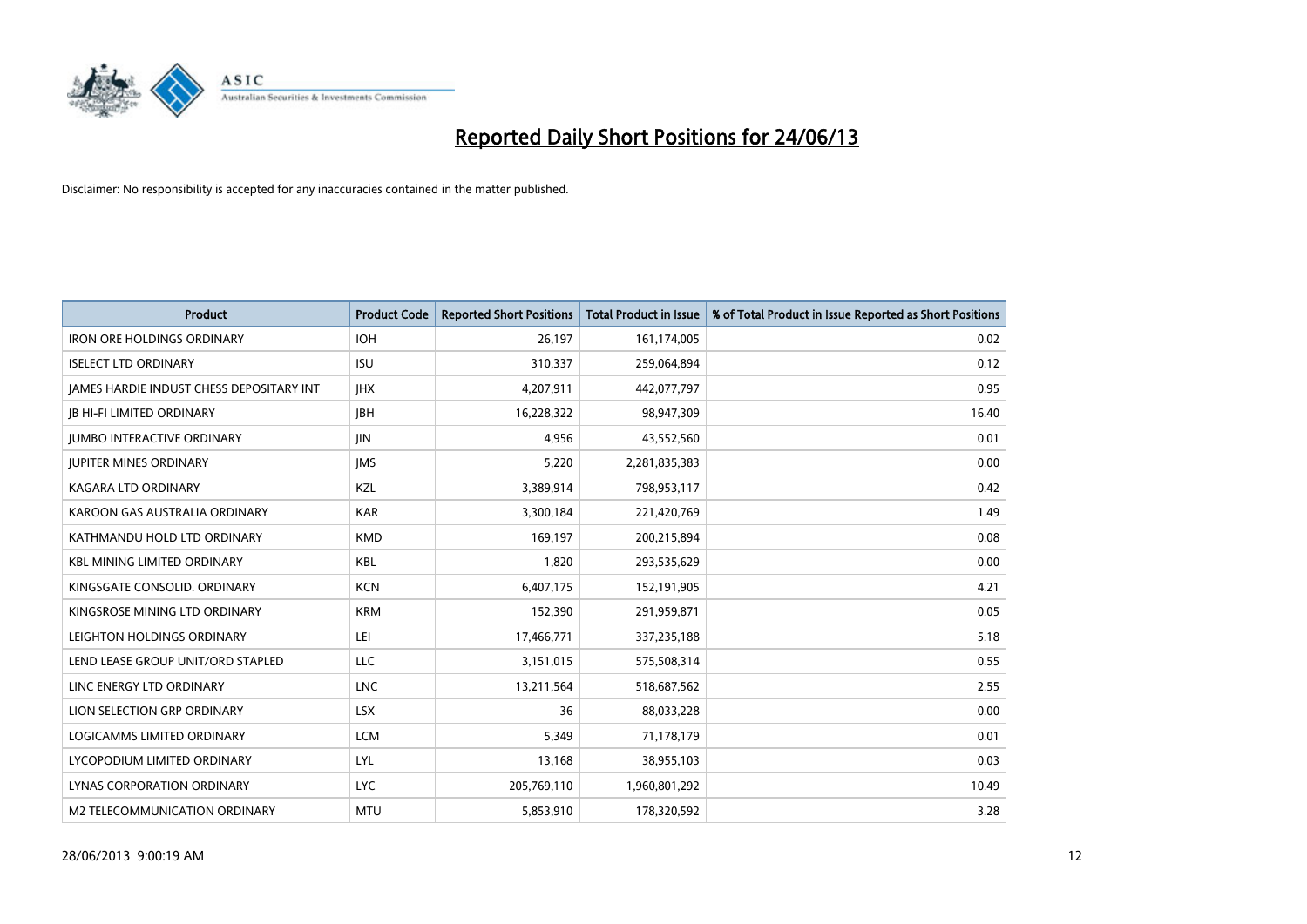

| <b>Product</b>                        | <b>Product Code</b> | <b>Reported Short Positions</b> | <b>Total Product in Issue</b> | % of Total Product in Issue Reported as Short Positions |
|---------------------------------------|---------------------|---------------------------------|-------------------------------|---------------------------------------------------------|
| <b>MACA LIMITED ORDINARY</b>          | <b>MLD</b>          | 164,728                         | 172,500,000                   | 0.10                                                    |
| <b>MACMAHON HOLDINGS ORDINARY</b>     | <b>MAH</b>          | 10,917,966                      | 1,261,699,966                 | 0.87                                                    |
| MACO ATLAS ROADS GRP ORDINARY STAPLED | <b>MOA</b>          | 19,215,399                      | 478,531,436                   | 4.02                                                    |
| MACQUARIE GROUP LTD ORDINARY          | <b>MQG</b>          | 3,518,256                       | 339,795,224                   | 1.04                                                    |
| MAGELLAN FIN GRP LTD ORDINARY         | <b>MFG</b>          | 536,204                         | 152,782,876                   | 0.35                                                    |
| <b>MATRIX C &amp; E LTD ORDINARY</b>  | <b>MCE</b>          | 3,204,184                       | 94,555,428                    | 3.39                                                    |
| <b>MAVERICK DRILLING ORDINARY</b>     | <b>MAD</b>          | 7,402,139                       | 452,726,751                   | 1.64                                                    |
| MAXITRANS INDUSTRIES ORDINARY         | <b>MXI</b>          | 71,225                          | 183,993,392                   | 0.04                                                    |
| MAYNE PHARMA LTD ORDINARY             | <b>MYX</b>          | 106,373                         | 562,956,475                   | 0.02                                                    |
| MCMILLAN SHAKESPEARE ORDINARY         | <b>MMS</b>          | 903,762                         | 74,523,965                    | 1.21                                                    |
| MCPHERSON'S LTD ORDINARY              | <b>MCP</b>          | 45,399                          | 89,294,198                    | 0.05                                                    |
| MEDUSA MINING LTD ORDINARY            | <b>MML</b>          | 1,552,895                       | 188,903,911                   | 0.82                                                    |
| MELBOURNE IT LIMITED ORDINARY         | <b>MLB</b>          | 7,135                           | 82,503,363                    | 0.01                                                    |
| MEO AUSTRALIA LTD ORDINARY            | <b>MEO</b>          | 19,345                          | 627,264,587                   | 0.00                                                    |
| <b>MERMAID MARINE ORDINARY</b>        | <b>MRM</b>          | 1,201,853                       | 228,166,230                   | 0.53                                                    |
| MESOBLAST LIMITED ORDINARY            | <b>MSB</b>          | 9,481,890                       | 315,423,901                   | 3.01                                                    |
| METALS X LIMITED ORDINARY             | <b>MLX</b>          | 92,258                          | 1,651,766,110                 | 0.01                                                    |
| METCASH LIMITED ORDINARY              | <b>MTS</b>          | 76,511,017                      | 880,704,786                   | 8.69                                                    |
| MICLYN EXP OFFSHR ORDINARY            | <b>MIO</b>          | 738,446                         | 281,538,972                   | 0.26                                                    |
| MIGHTY RIVER POWER ORDINARY           | <b>MYT</b>          | 221,246                         | 1,400,000,094                 | 0.02                                                    |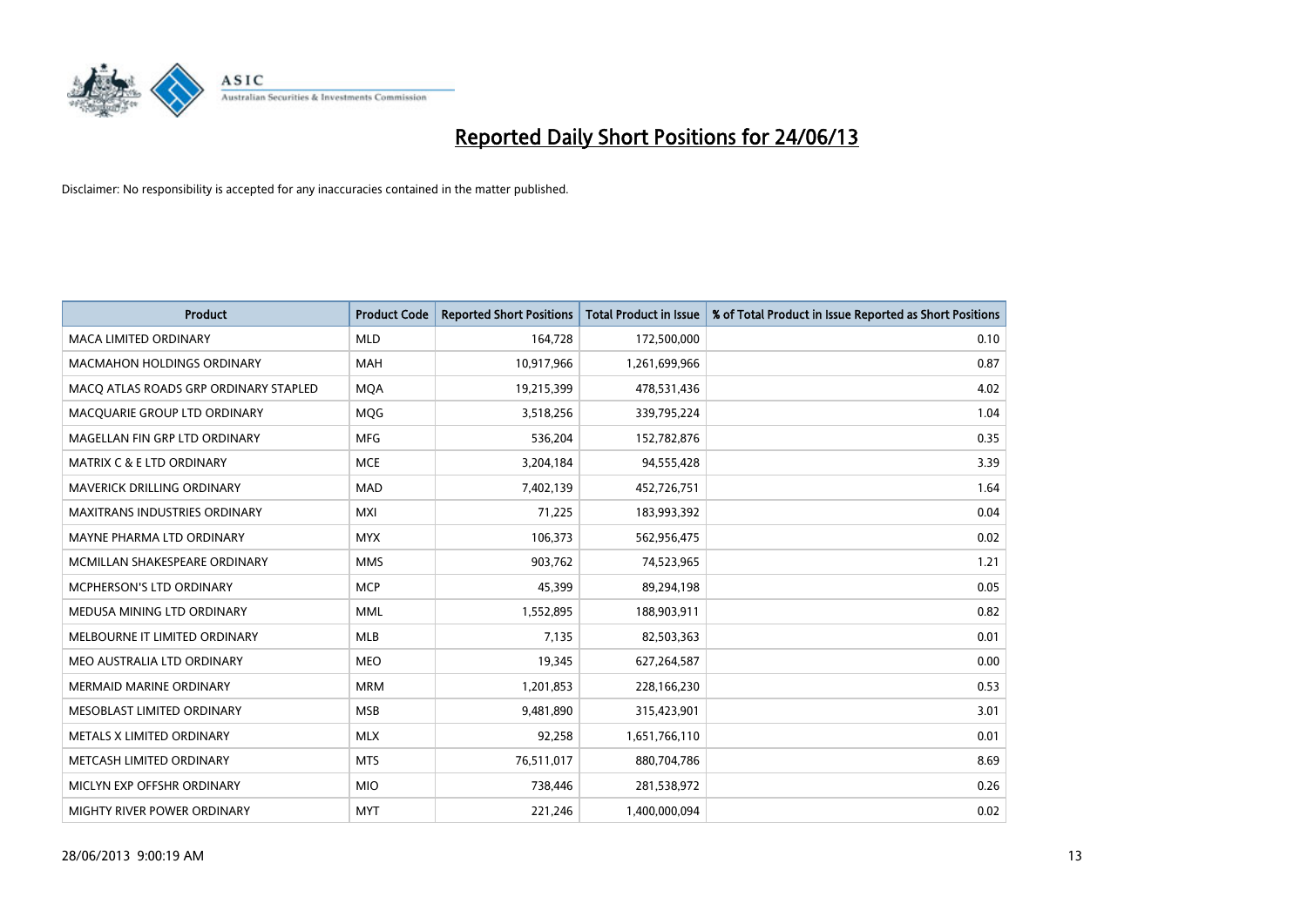

| <b>Product</b>                    | <b>Product Code</b> | <b>Reported Short Positions</b> | <b>Total Product in Issue</b> | % of Total Product in Issue Reported as Short Positions |
|-----------------------------------|---------------------|---------------------------------|-------------------------------|---------------------------------------------------------|
| MILLENNIUM MIN LTD ORDINARY       | <b>MOY</b>          | 1,000,000                       | 4,372,781,946                 | 0.02                                                    |
| MILTON CORPORATION ORDINARY       | <b>MLT</b>          | 12,800                          | 122,147,119                   | 0.01                                                    |
| MINCOR RESOURCES NL ORDINARY      | <b>MCR</b>          | 2,631,780                       | 188,208,274                   | 1.40                                                    |
| MINERAL DEPOSITS ORDINARY         | <b>MDL</b>          | 3,370,255                       | 83,538,786                    | 4.03                                                    |
| MINERAL RESOURCES, ORDINARY       | <b>MIN</b>          | 9,307,753                       | 185,987,992                   | 5.00                                                    |
| MIRABELA NICKEL LTD ORDINARY      | <b>MBN</b>          | 15,100,040                      | 876,801,147                   | 1.72                                                    |
| MIRVAC GROUP STAPLED SECURITIES   | <b>MGR</b>          | 8,318,795                       | 3,662,714,758                 | 0.23                                                    |
| MOLOPO ENERGY LTD ORDINARY        | <b>MPO</b>          | 826,969                         | 246,371,894                   | 0.34                                                    |
| MONADELPHOUS GROUP ORDINARY       | <b>MND</b>          | 10,475,968                      | 90,940,258                    | 11.52                                                   |
| MORTGAGE CHOICE LTD ORDINARY      | <b>MOC</b>          | 1,473,874                       | 123,431,282                   | 1.19                                                    |
| MOUNT GIBSON IRON ORDINARY        | <b>MGX</b>          | 22,523,097                      | 1,090,584,232                 | 2.07                                                    |
| MULTIPLEX SITES SITES             | <b>MXUPA</b>        | 1,035                           | 4,500,000                     | 0.02                                                    |
| MURCHISON METALS LTD ORDINARY     | <b>MMX</b>          | 3,395,436                       | 450,497,346                   | 0.75                                                    |
| <b>MYER HOLDINGS LTD ORDINARY</b> | <b>MYR</b>          | 81,972,940                      | 583,594,551                   | 14.05                                                   |
| <b>MYSTATE LIMITED ORDINARY</b>   | <b>MYS</b>          | 6,684                           | 87,153,047                    | 0.01                                                    |
| NATIONAL AUST. BANK ORDINARY      | <b>NAB</b>          | 11,653,458                      | 2,343,067,725                 | 0.50                                                    |
| NAVITAS LIMITED ORDINARY          | <b>NVT</b>          | 12,986,182                      | 375,367,918                   | 3.46                                                    |
| NEON ENERGY LIMITED ORDINARY      | <b>NEN</b>          | 1,855,244                       | 549,937,848                   | 0.34                                                    |
| NEW HOPE CORPORATION ORDINARY     | <b>NHC</b>          | 2,367,537                       | 830,563,352                   | 0.29                                                    |
| NEW NEWSCORP A NON-VOTING CDI DEF | <b>NNCLV</b>        | 2,430,842                       | 379,140,617                   | 0.64                                                    |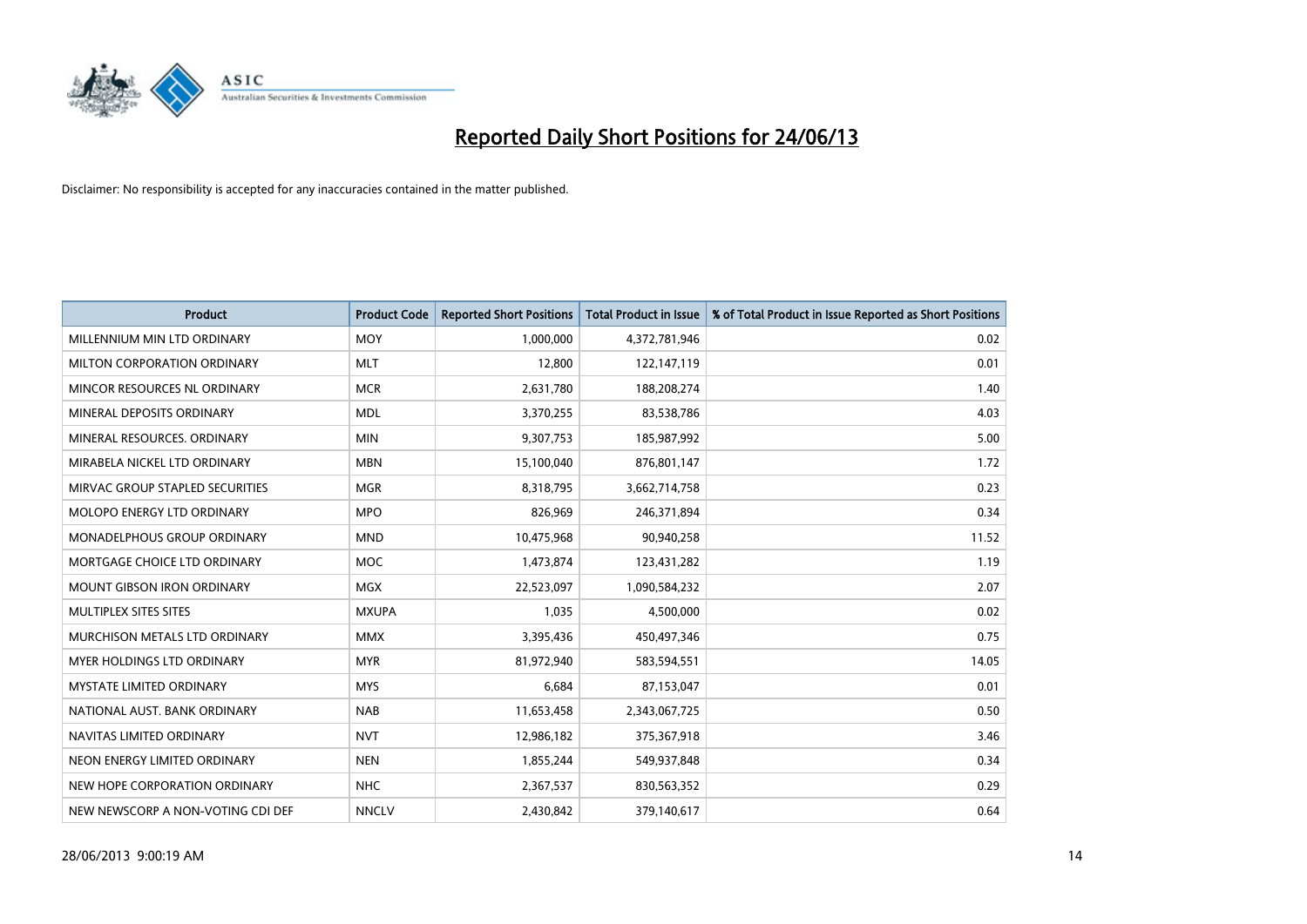

| <b>Product</b>                        | <b>Product Code</b> | <b>Reported Short Positions</b> | <b>Total Product in Issue</b> | % of Total Product in Issue Reported as Short Positions |
|---------------------------------------|---------------------|---------------------------------|-------------------------------|---------------------------------------------------------|
| NEW NEWSCORP B VOTING CDI DEF         | <b>NNC</b>          | 142,441                         | 199,630,238                   | 0.07                                                    |
| NEW STANDARD ENERGY ORDINARY          | <b>NSE</b>          | 427,423                         | 305,331,847                   | 0.14                                                    |
| NEWCREST MINING ORDINARY              | <b>NCM</b>          | 4,511,826                       | 766,510,971                   | 0.59                                                    |
| NEWS CORP A NON-VOTING CDI            | <b>NWSLV</b>        | 2,074,813                       | 1,516,956,684                 | 0.14                                                    |
| NEWS CORP B VOTING CDI                | <b>NWS</b>          | 2,052,201                       | 798,520,953                   | 0.26                                                    |
| NEXTDC LIMITED ORDINARY               | <b>NXT</b>          | 6,126,828                       | 173,102,288                   | 3.54                                                    |
| NEXUS ENERGY LIMITED ORDINARY         | <b>NXS</b>          | 13,575,728                      | 1,329,821,159                 | 1.02                                                    |
| NIB HOLDINGS LIMITED ORDINARY         | <b>NHF</b>          | 590,838                         | 439,004,182                   | 0.13                                                    |
| NIDO PETROLEUM ORDINARY               | <b>NDO</b>          | 42,500                          | 2,044,984,301                 | 0.00                                                    |
| NOBLE MINERAL RES ORDINARY            | <b>NMG</b>          | 2,385,726                       | 666,397,952                   | 0.36                                                    |
| NORFOLK GROUP ORDINARY                | <b>NFK</b>          | 50                              | 161,999,196                   | 0.00                                                    |
| NORTHERN IRON LTD ORDINARY            | <b>NFE</b>          | 1,617,501                       | 484,405,314                   | 0.33                                                    |
| NORTHERN STAR ORDINARY                | <b>NST</b>          | 7,815,114                       | 424,279,762                   | 1.84                                                    |
| NRW HOLDINGS LIMITED ORDINARY         | <b>NWH</b>          | 28,243,299                      | 278,888,011                   | 10.13                                                   |
| NUCOAL RESOURCES LTD ORDINARY         | <b>NCR</b>          | 150,000                         | 768,612,354                   | 0.02                                                    |
| NUFARM LIMITED ORDINARY               | <b>NUF</b>          | 14,639,779                      | 262,954,040                   | 5.57                                                    |
| OCEANAGOLD CORP. CHESS DEPOSITARY INT | <b>OGC</b>          | 1,027,947                       | 293,574,586                   | 0.35                                                    |
| OIL SEARCH LTD ORDINARY               | OSH                 | 12,654,717                      | 1,340,018,530                 | 0.94                                                    |
| OM HOLDINGS LIMITED ORDINARY          | OMH                 | 3,781,156                       | 733,423,337                   | 0.52                                                    |
| ORICA LIMITED ORDINARY                | ORI                 | 8,660,114                       | 366,868,401                   | 2.36                                                    |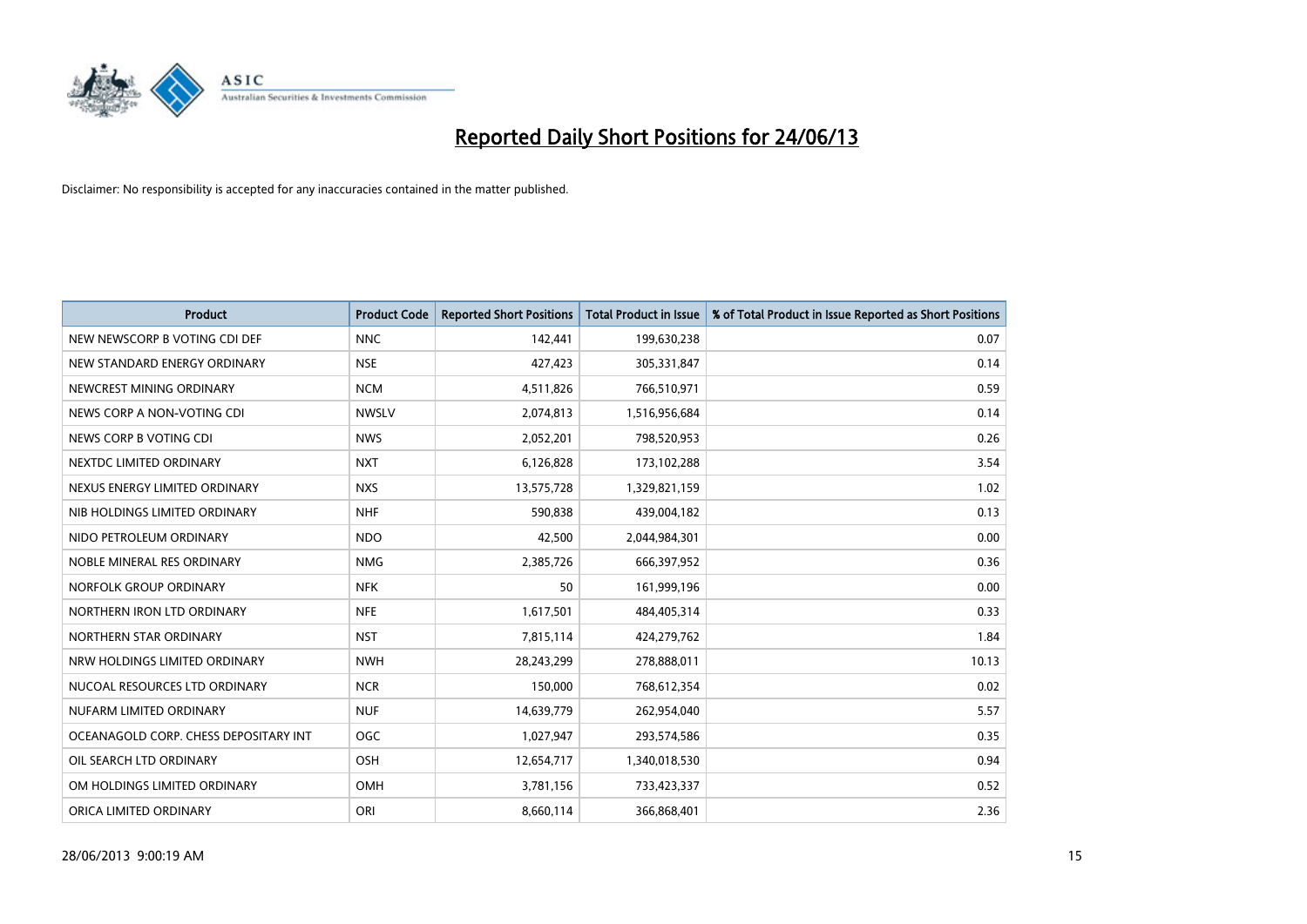

| <b>Product</b>               | <b>Product Code</b> | <b>Reported Short Positions</b> | <b>Total Product in Issue</b> | % of Total Product in Issue Reported as Short Positions |
|------------------------------|---------------------|---------------------------------|-------------------------------|---------------------------------------------------------|
| ORIGIN ENERGY ORDINARY       | ORG                 | 15,150,817                      | 1,097,961,871                 | 1.38                                                    |
| OROCOBRE LIMITED ORDINARY    | <b>ORE</b>          | 698,657                         | 117,745,140                   | 0.59                                                    |
| OROTONGROUP LIMITED ORDINARY | ORL                 | 315,538                         | 40,880,902                    | 0.77                                                    |
| ORPHEUS ENERGY LTD ORDINARY  | <b>OEG</b>          | 67,200                          | 130,475,919                   | 0.05                                                    |
| OZ MINERALS ORDINARY         | OZL                 | 11,973,213                      | 303,470,022                   | 3.95                                                    |
| PACIFIC BRANDS ORDINARY      | <b>PBG</b>          | 14,411,372                      | 912,915,695                   | 1.58                                                    |
| PALADIN ENERGY LTD ORDINARY  | <b>PDN</b>          | 107,595,418                     | 837,187,808                   | 12.85                                                   |
| PANAUST LIMITED ORDINARY     | <b>PNA</b>          | 8,714,719                       | 619,084,930                   | 1.41                                                    |
| PANORAMIC RESOURCES ORDINARY | PAN                 | 677,774                         | 256,899,729                   | 0.26                                                    |
| PAPERLINX LIMITED ORDINARY   | <b>PPX</b>          | 48,006                          | 609,280,761                   | 0.01                                                    |
| PAPILLON RES LTD ORDINARY    | PIR                 | 5,513,115                       | 336,978,210                   | 1.64                                                    |
| PATTIES FOODS LTD ORDINARY   | PFL                 | 5,427                           | 139,065,639                   | 0.00                                                    |
| PEET LIMITED ORDINARY        | <b>PPC</b>          | 3,760,309                       | 429,008,507                   | 0.88                                                    |
| PERILYA LIMITED ORDINARY     | PEM                 | 5,611                           | 769,316,426                   | 0.00                                                    |
| PERPETUAL LIMITED ORDINARY   | PPT                 | 2,200,121                       | 41,980,678                    | 5.24                                                    |
| PERSEUS MINING LTD ORDINARY  | <b>PRU</b>          | 15,342,374                      | 457,962,088                   | 3.35                                                    |
| PHARMAXIS LTD ORDINARY       | <b>PXS</b>          | 6,983,135                       | 308,543,389                   | 2.26                                                    |
| PLATINUM ASSET ORDINARY      | <b>PTM</b>          | 3,937,004                       | 577,895,695                   | 0.68                                                    |
| PLATINUM AUSTRALIA ORDINARY  | <b>PLA</b>          | 836,127                         | 504,968,043                   | 0.17                                                    |
| PMI GOLD CORP CDI 1:1        | <b>PVM</b>          | 232,274                         | 155,308,266                   | 0.15                                                    |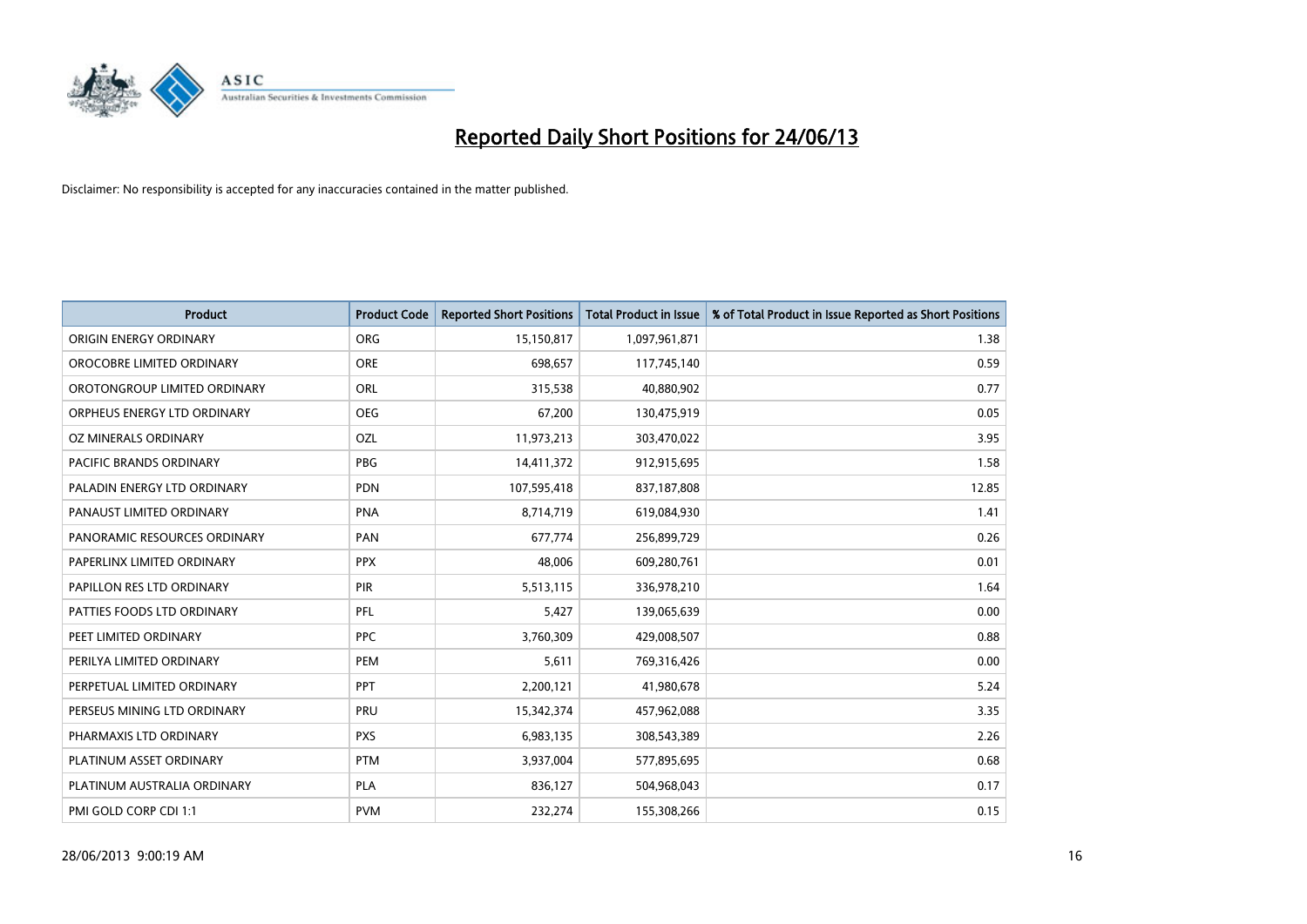

| <b>Product</b>                      | <b>Product Code</b> | <b>Reported Short Positions</b> | <b>Total Product in Issue</b> | % of Total Product in Issue Reported as Short Positions |
|-------------------------------------|---------------------|---------------------------------|-------------------------------|---------------------------------------------------------|
| PMP LIMITED ORDINARY                | <b>PMP</b>          | 28,840                          | 323,781,124                   | 0.01                                                    |
| PRANA BIOTECHNOLOGY ORDINARY        | <b>PBT</b>          | 19,000                          | 381,610,426                   | 0.00                                                    |
| PREMIER INVESTMENTS ORDINARY        | <b>PMV</b>          | 1,741,059                       | 155,260,478                   | 1.12                                                    |
| PRIMA BIOMED LTD ORDINARY           | <b>PRR</b>          | 607,942                         | 1,143,146,838                 | 0.05                                                    |
| PRIMARY HEALTH CARE ORDINARY        | <b>PRY</b>          | 22,482,220                      | 503,921,941                   | 4.46                                                    |
| PRIME MEDIA GRP LTD ORDINARY        | PRT                 | 24,484                          | 366,330,303                   | 0.01                                                    |
| PROGRAMMED ORDINARY                 | <b>PRG</b>          | 541,853                         | 118,179,696                   | 0.46                                                    |
| <b>QANTAS AIRWAYS ORDINARY</b>      | QAN                 | 28,183,527                      | 2,241,745,788                 | 1.26                                                    |
| OBE INSURANCE GROUP ORDINARY        | <b>OBE</b>          | 51,077,993                      | 1,200,007,416                 | 4.26                                                    |
| ORXPHARMA LTD ORDINARY              | <b>QRX</b>          | 955,236                         | 144,785,606                   | 0.66                                                    |
| <b>QUBE HOLDINGS LTD ORDINARY</b>   | QUB                 | 13,066,920                      | 928,965,547                   | 1.41                                                    |
| RAMELIUS RESOURCES ORDINARY         | <b>RMS</b>          | 4,102,204                       | 337,686,949                   | 1.21                                                    |
| RAMSAY HEALTH CARE ORDINARY         | <b>RHC</b>          | 1,943,804                       | 202,081,252                   | 0.96                                                    |
| RANGE RESOURCES LTD ORDINARY        | <b>RRS</b>          | 44,458                          | 2,853,862,345                 | 0.00                                                    |
| <b>RCG CORPORATION LTD ORDINARY</b> | <b>RCG</b>          | 4,828                           | 251,543,207                   | 0.00                                                    |
| <b>RCR TOMLINSON ORDINARY</b>       | <b>RCR</b>          | 1,630,517                       | 132,431,265                   | 1.23                                                    |
| <b>REA GROUP ORDINARY</b>           | <b>REA</b>          | 685,531                         | 131,714,699                   | 0.52                                                    |
| RECKON LIMITED ORDINARY             | <b>RKN</b>          | 463,544                         | 129,488,015                   | 0.36                                                    |
| <b>RED 5 LIMITED ORDINARY</b>       | <b>RED</b>          | 846,824                         | 135,488,008                   | 0.63                                                    |
| RED FORK ENERGY ORDINARY            | <b>RFE</b>          | 4,695,662                       | 388,551,719                   | 1.21                                                    |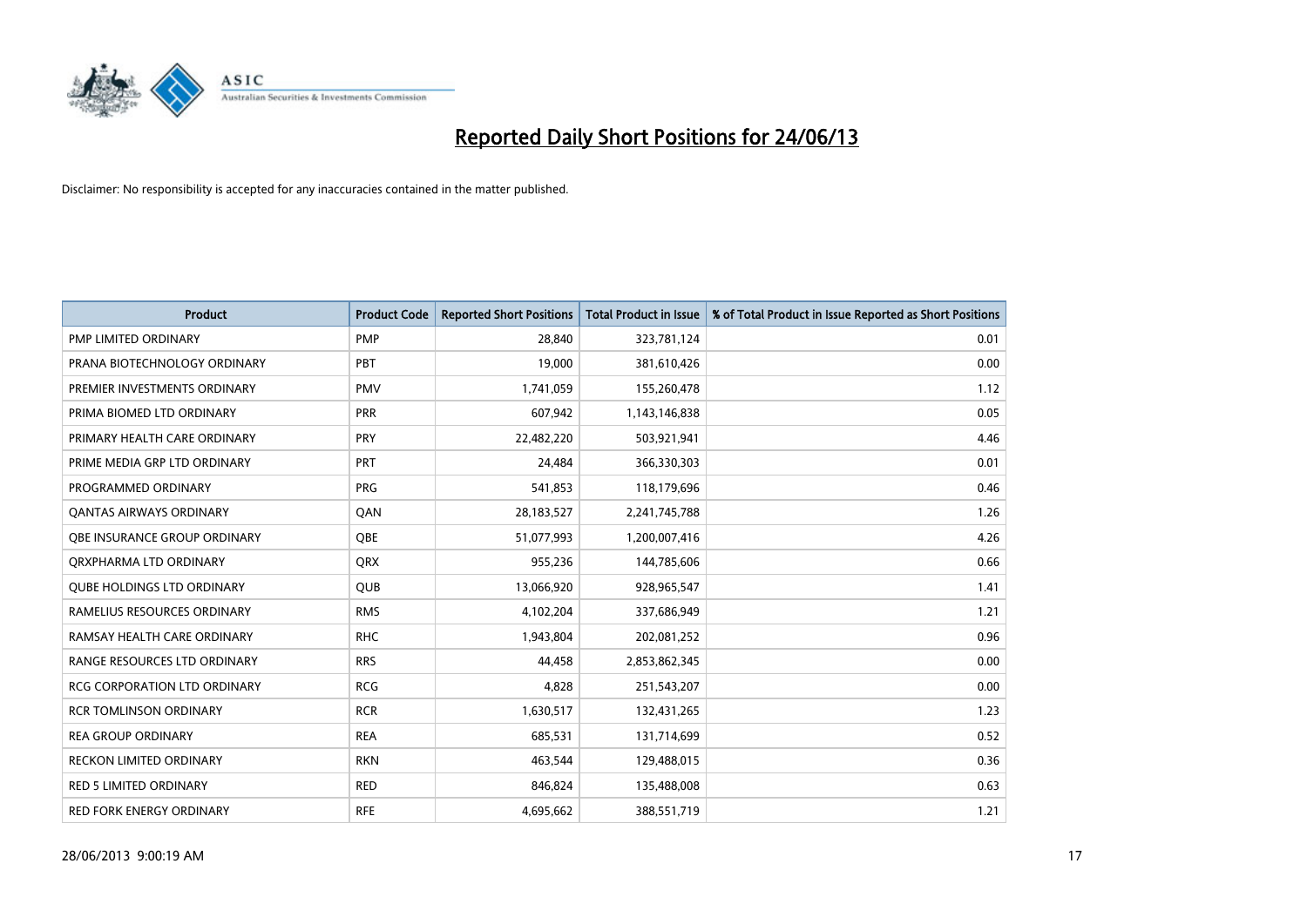

| Product                            | <b>Product Code</b> | <b>Reported Short Positions</b> | <b>Total Product in Issue</b> | % of Total Product in Issue Reported as Short Positions |
|------------------------------------|---------------------|---------------------------------|-------------------------------|---------------------------------------------------------|
| REDBANK ENERGY LTD ORDINARY        | <b>AEJ</b>          | 13                              | 786,287                       | 0.00                                                    |
| <b>REDFLEX HOLDINGS ORDINARY</b>   | <b>RDF</b>          | 9,426                           | 110,762,310                   | 0.01                                                    |
| REECE AUSTRALIA LTD. ORDINARY      | <b>REH</b>          | 322                             | 99,600,000                    | 0.00                                                    |
| REED RESOURCES LTD ORDINARY        | <b>RDR</b>          | 261,367                         | 519,976,564                   | 0.05                                                    |
| <b>REGIS RESOURCES ORDINARY</b>    | <b>RRL</b>          | 17,274,408                      | 475,815,804                   | 3.63                                                    |
| RESMED INC CDI 10:1                | <b>RMD</b>          | 11,876,897                      | 1,556,242,300                 | 0.76                                                    |
| <b>RESOLUTE MINING ORDINARY</b>    | <b>RSG</b>          | 6,867,443                       | 640,994,224                   | 1.07                                                    |
| RESOURCE EQUIP LTD ORDINARY        | <b>RQL</b>          | 5,000                           | 248,990,471                   | 0.00                                                    |
| RESOURCE GENERATION ORDINARY       | <b>RES</b>          | 1,293                           | 284,698,002                   | 0.00                                                    |
| <b>RETAIL FOOD GROUP ORDINARY</b>  | <b>RFG</b>          | 1,629,389                       | 130,277,856                   | 1.25                                                    |
| REX MINERALS LIMITED ORDINARY      | <b>RXM</b>          | 1,614,022                       | 188,907,284                   | 0.85                                                    |
| RHG LIMITED ORDINARY               | <b>RHG</b>          | 1,085                           | 308,483,177                   | 0.00                                                    |
| RIALTO ENERGY ORDINARY             | <b>RIA</b>          | 41                              | 682,929,991                   | 0.00                                                    |
| <b>RIDLEY CORPORATION ORDINARY</b> | <b>RIC</b>          | 989,863                         | 307,817,071                   | 0.32                                                    |
| RIO TINTO LIMITED ORDINARY         | <b>RIO</b>          | 5,418,593                       | 435,758,720                   | 1.24                                                    |
| <b>ROBUST RESOURCES ORDINARY</b>   | <b>ROL</b>          | 244                             | 88,139,423                    | 0.00                                                    |
| ROC OIL COMPANY ORDINARY           | <b>ROC</b>          | 1,845,259                       | 683,235,552                   | 0.27                                                    |
| <b>RURALCO HOLDINGS ORDINARY</b>   | <b>RHL</b>          | 12,426                          | 55,019,284                    | 0.02                                                    |
| SAI GLOBAL LIMITED ORDINARY        | SAI                 | 15,518,615                      | 209,440,120                   | 7.41                                                    |
| SALMAT LIMITED ORDINARY            | <b>SLM</b>          | 62,785                          | 159,812,799                   | 0.04                                                    |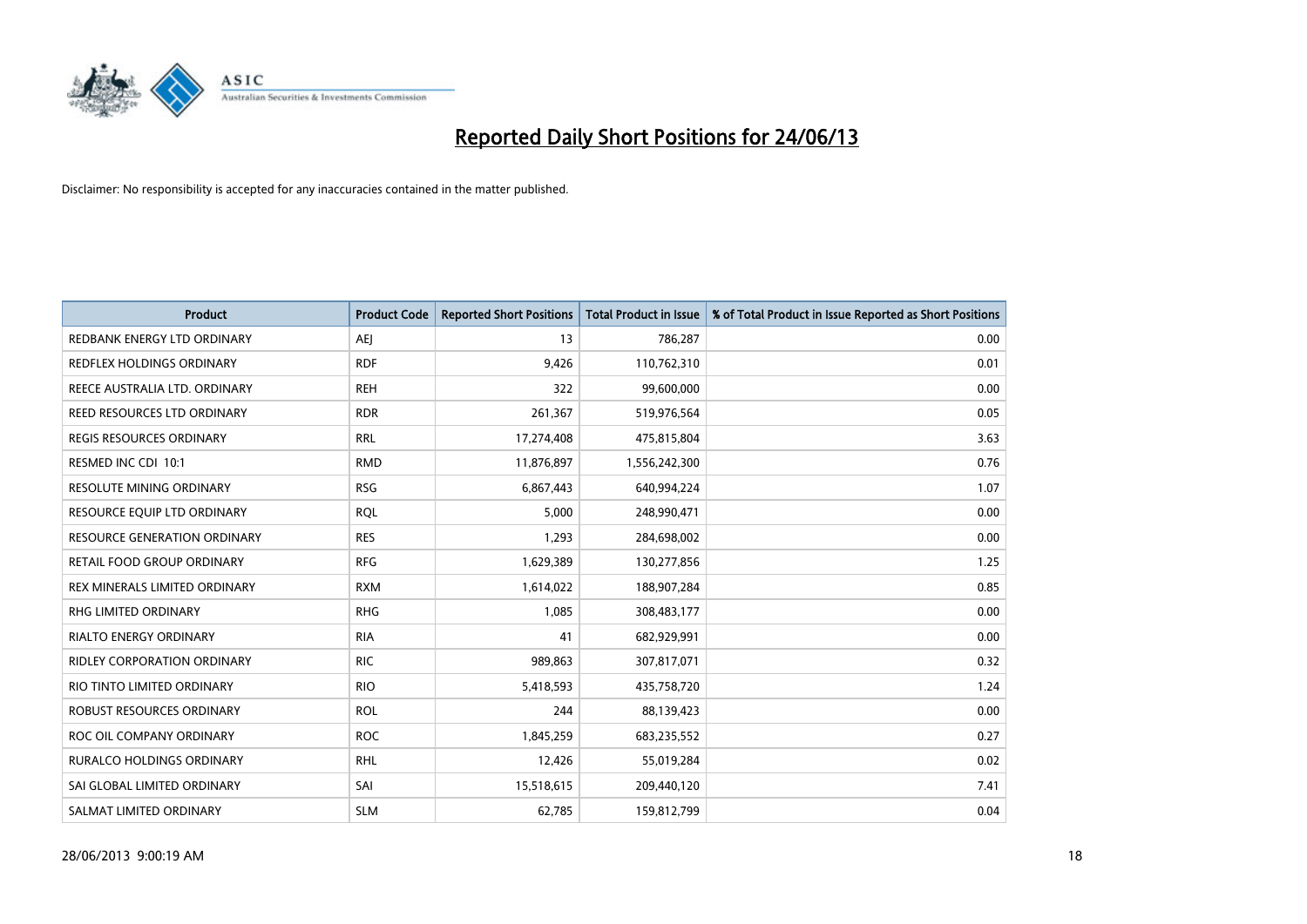

| <b>Product</b>                        | <b>Product Code</b> | <b>Reported Short Positions</b> | <b>Total Product in Issue</b> | % of Total Product in Issue Reported as Short Positions |
|---------------------------------------|---------------------|---------------------------------|-------------------------------|---------------------------------------------------------|
| SAMSON OIL & GAS LTD ORDINARY         | <b>SSN</b>          | 137,400                         | 2,229,165,163                 | 0.01                                                    |
| SANDFIRE RESOURCES ORDINARY           | <b>SFR</b>          | 4,115,597                       | 155,640,968                   | 2.64                                                    |
| SANTANA MINERALS LTD ORDINARY         | <b>SMI</b>          | 488,715                         | 97,725,799                    | 0.50                                                    |
| <b>SANTOS LTD ORDINARY</b>            | <b>STO</b>          | 4,549,817                       | 964,317,796                   | 0.47                                                    |
| SARACEN MINERAL ORDINARY              | <b>SAR</b>          | 17,018,440                      | 595,263,186                   | 2.86                                                    |
| SCA PROPERTY GROUP STAPLED SECURITIES | <b>SCP</b>          | 32,532,157                      | 642,417,140                   | 5.06                                                    |
| SEDGMAN LIMITED ORDINARY              | SDM                 | 719,177                         | 220,368,310                   | 0.33                                                    |
| SEEK LIMITED ORDINARY                 | <b>SEK</b>          | 20,437,954                      | 337,833,019                   | 6.05                                                    |
| SELECT HARVESTS ORDINARY              | <b>SHV</b>          | 95,780                          | 57,462,851                    | 0.17                                                    |
| SENEX ENERGY LIMITED ORDINARY         | <b>SXY</b>          | 14,546,590                      | 1,140,804,837                 | 1.28                                                    |
| SERVCORP LIMITED ORDINARY             | SRV                 | 691                             | 98,432,275                    | 0.00                                                    |
| SERVICE STREAM ORDINARY               | SSM                 | 477,216                         | 283,418,867                   | 0.17                                                    |
| SEVEN GROUP HOLDINGS ORDINARY         | <b>SVW</b>          | 3,445,671                       | 308,160,281                   | 1.12                                                    |
| SEVEN WEST MEDIA LTD ORDINARY         | <b>SWM</b>          | 6,417,992                       | 999,160,872                   | 0.64                                                    |
| SHINE CORPORATE ORDINARY              | SHJ                 | 40,000                          | 155,000,000                   | 0.03                                                    |
| SIGMA PHARMACEUTICAL ORDINARY         | <b>SIP</b>          | 8,126,080                       | 1,135,152,441                 | 0.72                                                    |
| SILEX SYSTEMS ORDINARY                | <b>SLX</b>          | 2,025,931                       | 170,249,150                   | 1.19                                                    |
| SILVER CHEF LIMITED ORDINARY          | SIV                 | 17,646                          | 28,762,745                    | 0.06                                                    |
| SILVER LAKE RESOURCE ORDINARY         | <b>SLR</b>          | 13,696,120                      | 379,048,750                   | 3.61                                                    |
| SIMS METAL MGMT LTD ORDINARY          | SGM                 | 8,835,063                       | 204,309,387                   | 4.32                                                    |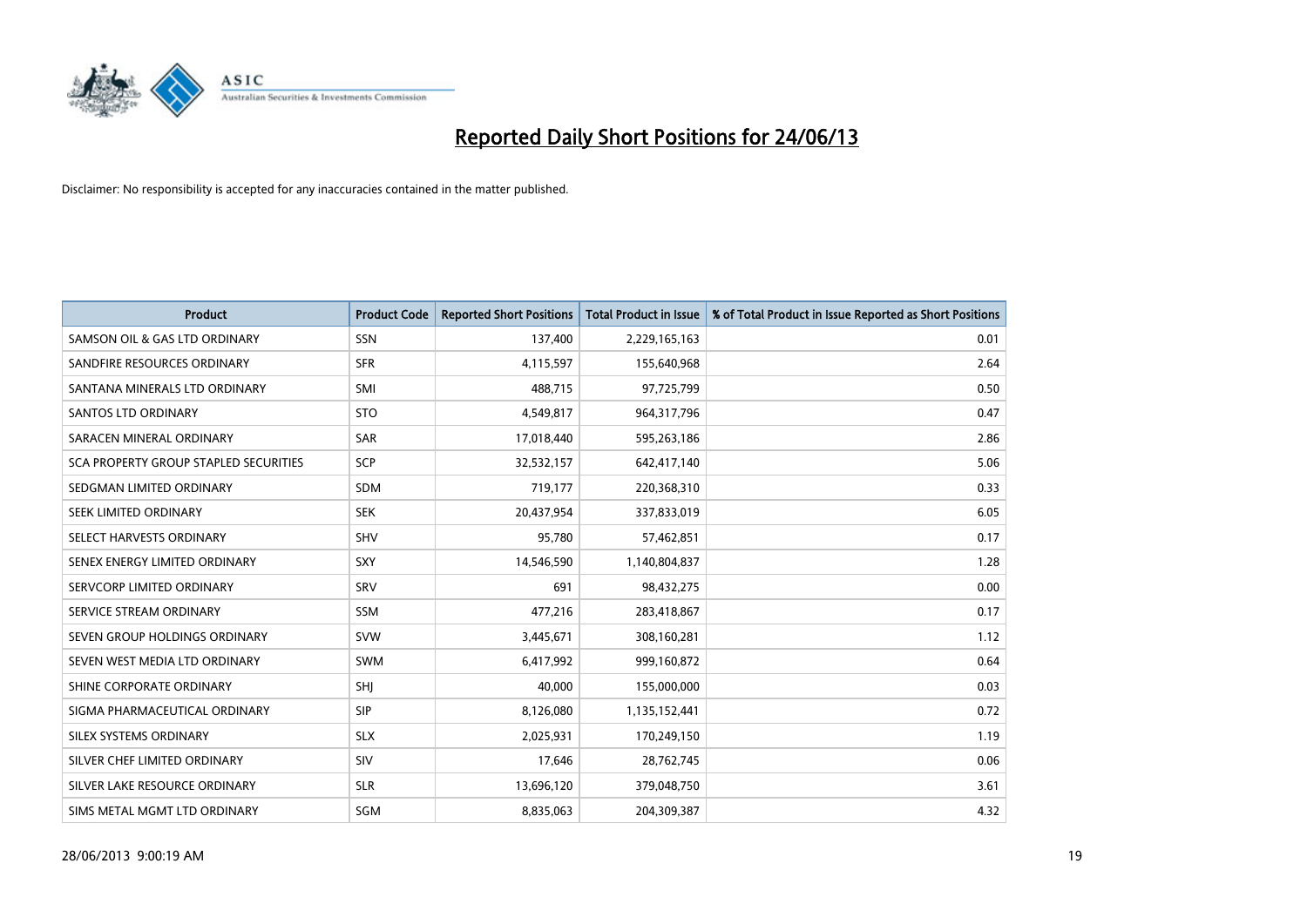

| <b>Product</b>                           | <b>Product Code</b> | <b>Reported Short Positions</b> | <b>Total Product in Issue</b> | % of Total Product in Issue Reported as Short Positions |
|------------------------------------------|---------------------|---------------------------------|-------------------------------|---------------------------------------------------------|
| SINGAPORE TELECOMM. CHESS DEPOSITARY INT | SGT                 | 2,000,558                       | 190,396,091                   | 1.05                                                    |
| SIRIUS RESOURCES NL ORDINARY             | <b>SIR</b>          | 2,609,946                       | 224,870,167                   | 1.16                                                    |
| SIRTEX MEDICAL ORDINARY                  | <b>SRX</b>          | 547,567                         | 55,768,136                    | 0.98                                                    |
| SKILLED GROUP LTD ORDINARY               | <b>SKE</b>          | 4,074,646                       | 233,533,526                   | 1.74                                                    |
| <b>SKY NETWORK ORDINARY</b>              | <b>SKT</b>          | 229                             | 389,139,785                   | 0.00                                                    |
| SKYCITY ENT GRP LTD ORDINARY             | <b>SKC</b>          | 425,197                         | 576,958,340                   | 0.07                                                    |
| <b>SLATER &amp; GORDON ORDINARY</b>      | SGH                 | 16,446                          | 197,109,265                   | 0.01                                                    |
| SMS MANAGEMENT, ORDINARY                 | <b>SMX</b>          | 1,952,262                       | 69,378,477                    | 2.81                                                    |
| SONIC HEALTHCARE ORDINARY                | <b>SHL</b>          | 10,419,343                      | 397,008,181                   | 2.62                                                    |
| SOUL PATTINSON (W.H) ORDINARY            | SOL                 | 45,162                          | 239,395,320                   | 0.02                                                    |
| SP AUSNET STAPLED SECURITIES             | <b>SPN</b>          | 23,799,383                      | 3,367,543,113                 | 0.71                                                    |
| SPARK INFRASTRUCTURE STAPLED NOTE & UNIT | SKI                 | 50,373,294                      | 1,326,734,264                 | 3.80                                                    |
| SPDR 200 FUND ETF UNITS                  | <b>STW</b>          | 25,984                          | 46,351,346                    | 0.06                                                    |
| SPECIALTY FASHION ORDINARY               | SFH                 | 1,505,235                       | 192,236,121                   | 0.78                                                    |
| ST BARBARA LIMITED ORDINARY              | <b>SBM</b>          | 21,760,900                      | 488,074,077                   | 4.46                                                    |
| STARPHARMA HOLDINGS ORDINARY             | SPL                 | 13,085,376                      | 283,814,948                   | 4.61                                                    |
| STHN CROSS MEDIA ORDINARY                | SXL                 | 9,477,760                       | 704,858,524                   | 1.34                                                    |
| STOCKLAND UNITS/ORD STAPLED              | SGP                 | 12,979,879                      | 2,305,750,747                 | 0.56                                                    |
| STRAITS RES LTD. ORDINARY                | SRQ                 | 31,522                          | 1,164,150,159                 | 0.00                                                    |
| STW COMMUNICATIONS ORDINARY              | <b>SGN</b>          | 1,313,724                       | 403,828,512                   | 0.33                                                    |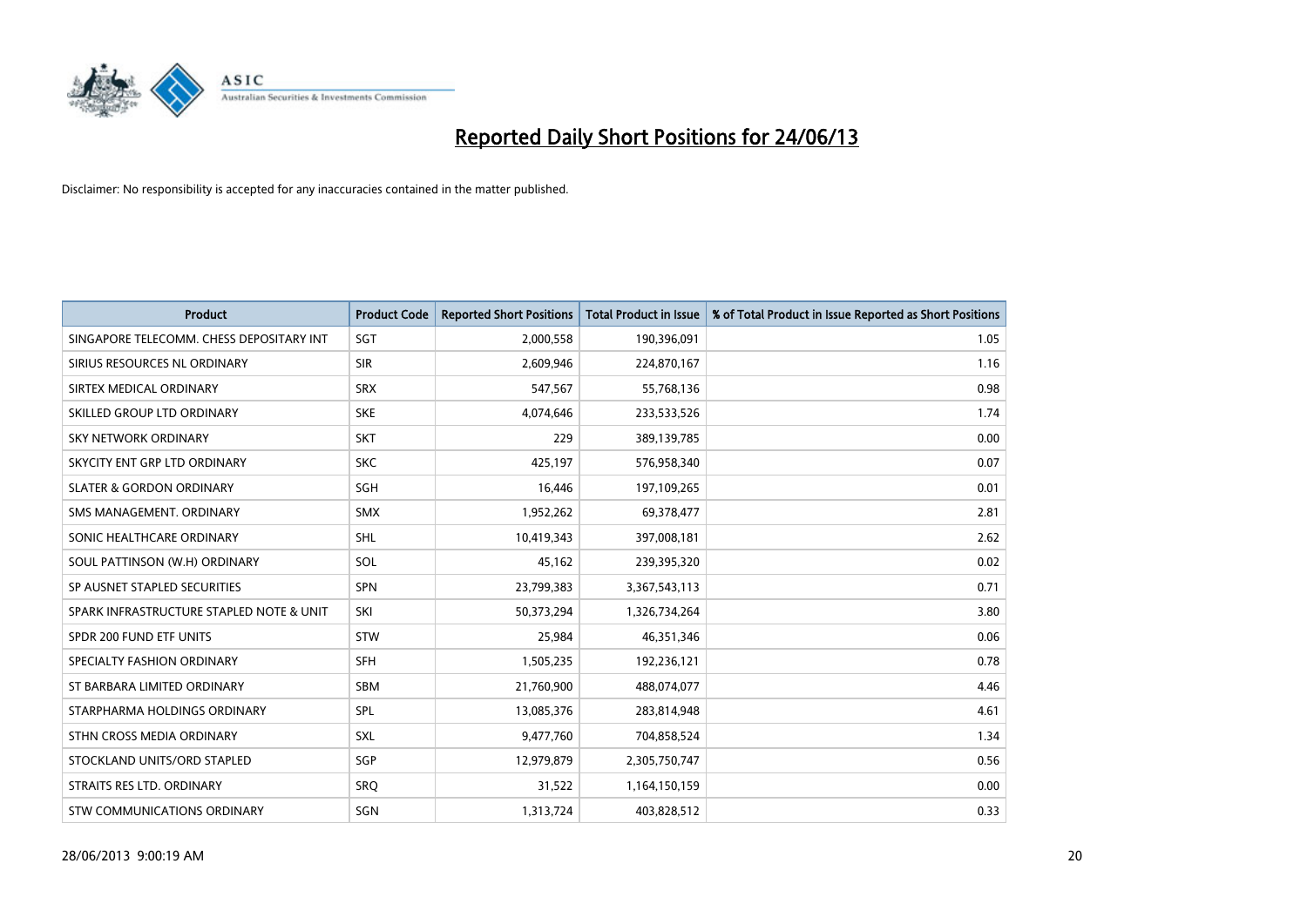

| <b>Product</b>                    | <b>Product Code</b> | <b>Reported Short Positions</b> | <b>Total Product in Issue</b> | % of Total Product in Issue Reported as Short Positions |
|-----------------------------------|---------------------|---------------------------------|-------------------------------|---------------------------------------------------------|
| <b>SUNCORP GROUP LTD ORDINARY</b> | <b>SUN</b>          | 5,576,234                       | 1,286,600,980                 | 0.43                                                    |
| SUNDANCE ENERGY ORDINARY          | <b>SEA</b>          | 1,602,527                       | 460,785,024                   | 0.35                                                    |
| SUNDANCE RESOURCES ORDINARY       | SDL                 | 51,644,451                      | 3,072,110,985                 | 1.68                                                    |
| SUNLAND GROUP LTD ORDINARY        | <b>SDG</b>          | 18,391                          | 189,417,674                   | 0.01                                                    |
| SUPER RET REP LTD ORDINARY        | SUL                 | 1,304,900                       | 196,472,811                   | 0.66                                                    |
| SYD AIRPORT STAPLED US PROHIBIT.  | <b>SYD</b>          | 19,847,671                      | 1,861,210,782                 | 1.07                                                    |
| SYRAH RESOURCES ORDINARY          | <b>SYR</b>          | 397,950                         | 147,767,623                   | 0.27                                                    |
| TABCORP HOLDINGS LTD ORDINARY     | <b>TAH</b>          | 17,309,044                      | 744,885,690                   | 2.32                                                    |
| TANAMI GOLD NL ORDINARY           | <b>TAM</b>          | 545,068                         | 587,548,523                   | 0.09                                                    |
| TAP OIL LIMITED ORDINARY          | <b>TAP</b>          | 777,746                         | 241,608,606                   | 0.32                                                    |
| TASSAL GROUP LIMITED ORDINARY     | <b>TGR</b>          | 245,349                         | 146,304,404                   | 0.17                                                    |
| <b>TATTS GROUP LTD ORDINARY</b>   | <b>TTS</b>          | 13,823,672                      | 1,402,708,406                 | 0.99                                                    |
| TECHNOLOGY ONE ORDINARY           | <b>TNE</b>          | 7,420                           | 306,745,955                   | 0.00                                                    |
| TELECOM CORPORATION ORDINARY      | <b>TEL</b>          | 12,511,984                      | 1,817,088,869                 | 0.69                                                    |
| TELSTRA CORPORATION. ORDINARY     | <b>TLS</b>          | 40,790,708                      | 12,443,074,357                | 0.33                                                    |
| TEN NETWORK HOLDINGS ORDINARY     | <b>TEN</b>          | 123,340,118                     | 2,586,970,845                 | 4.77                                                    |
| TERANGA GOLD CORP CDI 1:1         | <b>TGZ</b>          | 7,336                           | 133,275,603                   | 0.01                                                    |
| THE REJECT SHOP ORDINARY          | <b>TRS</b>          | 1,721,606                       | 28,808,248                    | 5.98                                                    |
| THORN GROUP LIMITED ORDINARY      | <b>TGA</b>          | 131,131                         | 147,712,799                   | 0.09                                                    |
| TIGER RESOURCES ORDINARY          | <b>TGS</b>          | 3,326,419                       | 674,770,269                   | 0.49                                                    |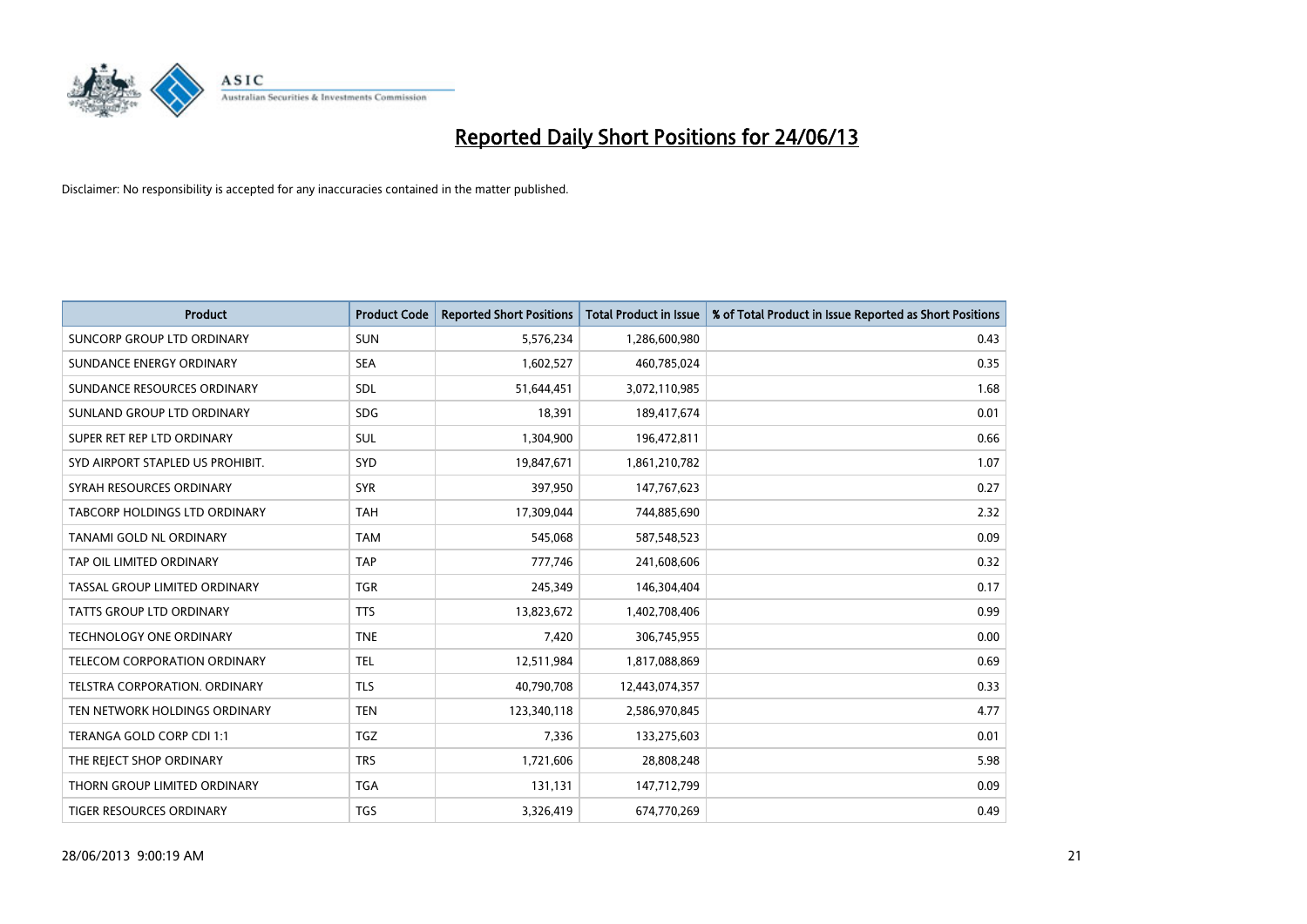

| <b>Product</b>                       | <b>Product Code</b> | <b>Reported Short Positions</b> | <b>Total Product in Issue</b> | % of Total Product in Issue Reported as Short Positions |
|--------------------------------------|---------------------|---------------------------------|-------------------------------|---------------------------------------------------------|
| TOLL HOLDINGS LTD ORDINARY           | <b>TOL</b>          | 37,282,344                      | 717,133,875                   | 5.20                                                    |
| TOX FREE SOLUTIONS ORDINARY          | <b>TOX</b>          | 961,568                         | 132,519,859                   | 0.73                                                    |
| TPG TELECOM LIMITED ORDINARY         | <b>TPM</b>          | 602,882                         | 793,808,141                   | 0.08                                                    |
| TRADE ME GROUP ORDINARY              | <b>TME</b>          | 173,180                         | 396,017,568                   | 0.04                                                    |
| TRANSFIELD SERVICES ORDINARY         | <b>TSE</b>          | 23,264,370                      | 512,457,716                   | 4.54                                                    |
| TRANSPACIFIC INDUST, ORDINARY        | <b>TPI</b>          | 2,462,828                       | 1,578,563,490                 | 0.16                                                    |
| TRANSURBAN GROUP TRIPLE STAPLED SEC. | <b>TCL</b>          | 3,620,489                       | 1,481,594,818                 | 0.24                                                    |
| TREASURY GROUP ORDINARY              | <b>TRG</b>          | 1,056                           | 23,070,755                    | 0.00                                                    |
| TREASURY WINE ESTATE ORDINARY        | <b>TWE</b>          | 16,441,395                      | 647,227,144                   | 2.54                                                    |
| TROY RESOURCES LTD ORDINARY          | <b>TRY</b>          | 5,583,304                       | 91,468,649                    | 6.10                                                    |
| UGL LIMITED ORDINARY                 | UGL                 | 14,017,380                      | 166,511,240                   | 8.42                                                    |
| UXC LIMITED ORDINARY                 | <b>UXC</b>          | 887,698                         | 308,806,649                   | 0.29                                                    |
| VILLAGE ROADSHOW LTD ORDINARY        | <b>VRL</b>          | 44,645                          | 159,477,712                   | 0.03                                                    |
| <b>VIRGIN AUS HLDG LTD ORDINARY</b>  | <b>VAH</b>          | 78,851,895                      | 2,581,231,776                 | 3.05                                                    |
| <b>VIRTUS HEALTH LTD ORDINARY</b>    | <b>VRT</b>          | 357,366                         | 79,536,601                    | 0.45                                                    |
| VNGD AUS SHARES ETF UNITS            | <b>VAS</b>          | 772                             | 6,233,376                     | 0.01                                                    |
| VOCUS COMMS LTD ORDINARY             | VOC                 | 86,848                          | 78,539,890                    | 0.11                                                    |
| WARRNAMBOOL CHEESE ORDINARY          | <b>WCB</b>          | 1                               | 55,246,173                    | 0.00                                                    |
| <b>WATPAC LIMITED ORDINARY</b>       | <b>WTP</b>          | 139,188                         | 184,332,526                   | 0.08                                                    |
| <b>WDS LIMITED ORDINARY</b>          | <b>WDS</b>          | $\overline{7}$                  | 144,740,614                   | 0.00                                                    |